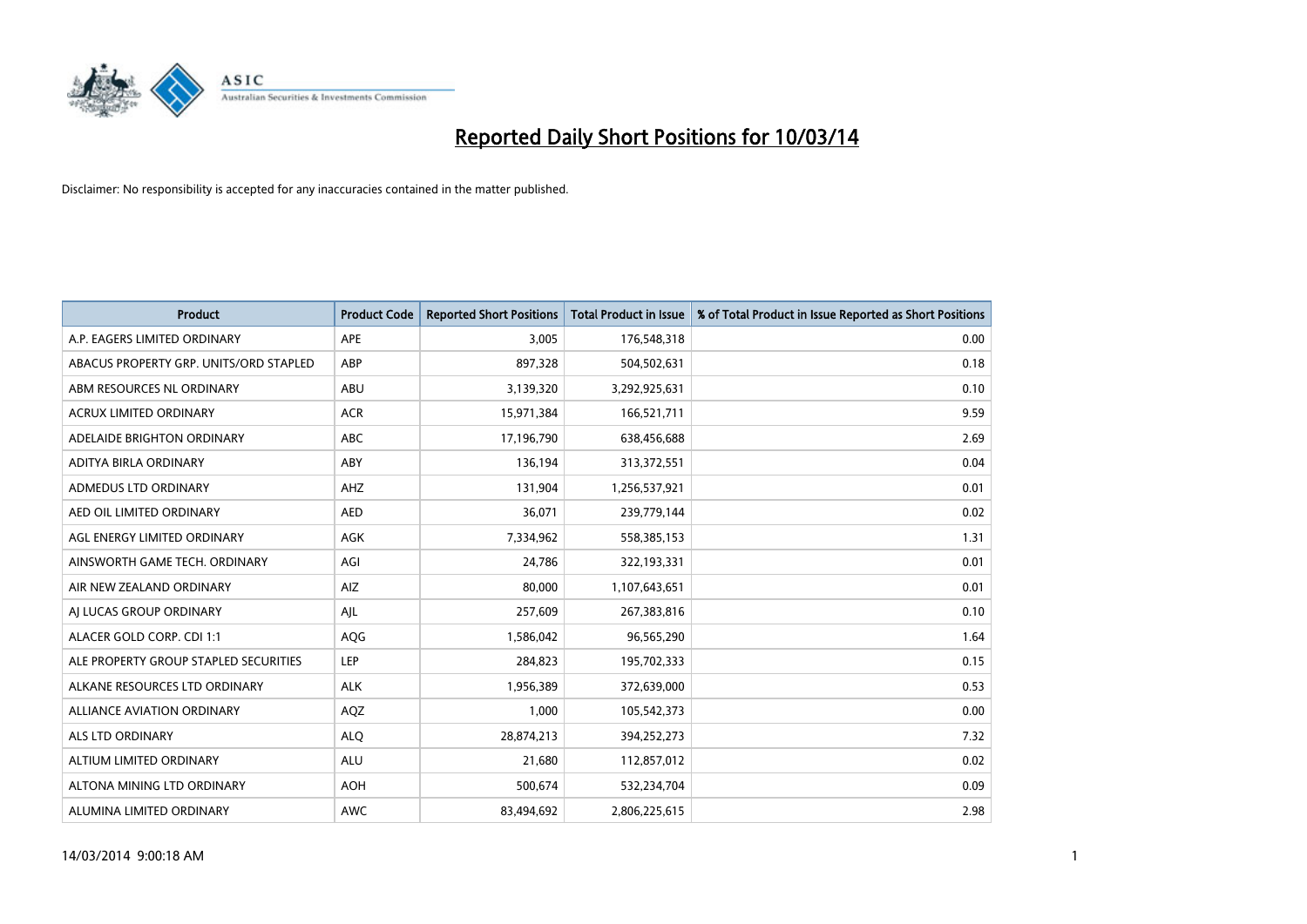

| <b>Product</b>                          | <b>Product Code</b> | <b>Reported Short Positions</b> | Total Product in Issue | % of Total Product in Issue Reported as Short Positions |
|-----------------------------------------|---------------------|---------------------------------|------------------------|---------------------------------------------------------|
| AMCOM TELECOMM, ORDINARY                | <b>AMM</b>          | 762,141                         | 244,557,101            | 0.31                                                    |
| AMCOR LIMITED ORDINARY                  | <b>AMC</b>          | 3,638,494                       | 1,206,684,923          | 0.30                                                    |
| AMP CAPITAL CHINA ORDINARY UNITS        | <b>AGF</b>          | 10,385,324                      | 366,112,610            | 2.84                                                    |
| AMP LIMITED ORDINARY                    | AMP                 | 38,727,760                      | 2,957,737,964          | 1.31                                                    |
| AMPELLA MINING ORDINARY                 | <b>AMX</b>          | 407,640                         | 256,802,883            | 0.16                                                    |
| ANSELL LIMITED ORDINARY                 | <b>ANN</b>          | 3,616,509                       | 152,762,142            | 2.37                                                    |
| ANTARES ENERGY LTD ORDINARY             | <b>AZZ</b>          | 1,064,173                       | 255,000,000            | 0.42                                                    |
| ANZ BANKING GRP LTD ORDINARY            | ANZ                 | 5,559,047                       | 2,744,102,108          | 0.20                                                    |
| APA GROUP STAPLED SECURITIES            | <b>APA</b>          | 30,011,729                      | 835,750,807            | 3.59                                                    |
| APN NEWS & MEDIA ORDINARY               | <b>APN</b>          | 12,672,301                      | 949,935,256            | 1.33                                                    |
| AQUARIUS PLATINUM. ORDINARY             | <b>AOP</b>          | 2,826,663                       | 487,782,536            | 0.58                                                    |
| AQUILA RESOURCES ORDINARY               | <b>AQA</b>          | 13,591,538                      | 411,804,442            | 3.30                                                    |
| ARAFURA RESOURCE LTD ORDINARY           | <b>ARU</b>          | 38,002                          | 441,270,644            | 0.01                                                    |
| ARB CORPORATION ORDINARY                | ARP                 | 1,250,590                       | 72,493,302             | 1.73                                                    |
| ARDENT LEISURE GROUP STAPLED SECURITIES | AAD                 | 2,783,986                       | 405,055,708            | 0.69                                                    |
| ARENA REIT. ORDINARY UNITS              | <b>ARF</b>          | 28,202                          | 211,495,653            | 0.01                                                    |
| ARISTOCRAT LEISURE ORDINARY             | <b>ALL</b>          | 8,850,897                       | 551,418,047            | 1.61                                                    |
| ARRIUM LTD ORDINARY                     | ARI                 | 25,311,153                      | 1,361,469,008          | 1.86                                                    |
| ASCIANO LIMITED ORDINARY                | <b>AIO</b>          | 9,753,051                       | 975,385,664            | 1.00                                                    |
| ASG GROUP LIMITED ORDINARY              | <b>ASZ</b>          | 553,838                         | 206,720,839            | 0.27                                                    |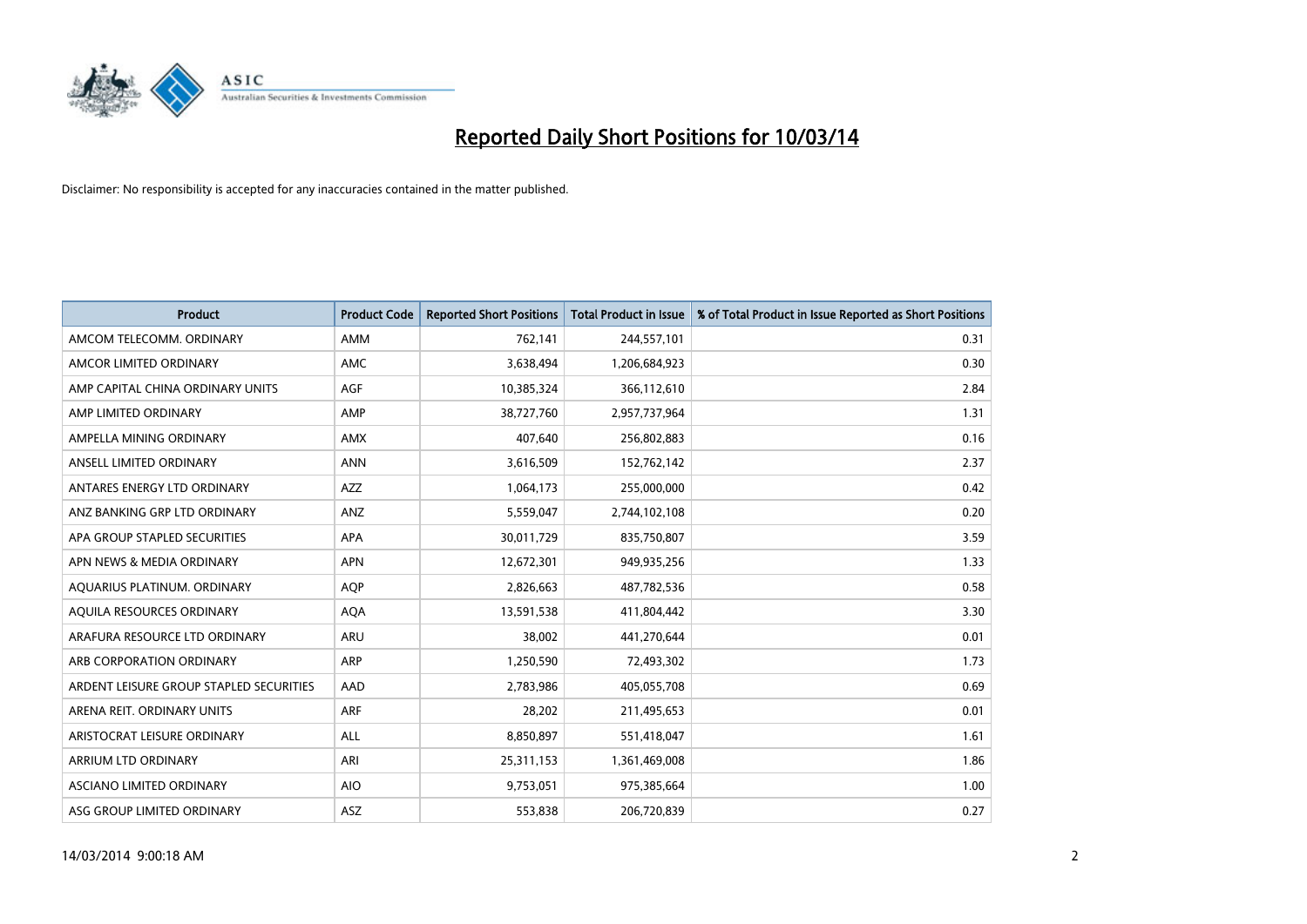

| <b>Product</b>                            | <b>Product Code</b> | <b>Reported Short Positions</b> | Total Product in Issue | % of Total Product in Issue Reported as Short Positions |
|-------------------------------------------|---------------------|---------------------------------|------------------------|---------------------------------------------------------|
| ASPEN GROUP ORD/UNITS STAPLED             | APZ                 | 64.452                          | 119,946,366            | 0.05                                                    |
| ASTRO JAP PROP GROUP STAPLED US PROHIBIT. | AJA                 | 21,724                          | 67,211,752             | 0.03                                                    |
| ASX LIMITED ORDINARY                      | <b>ASX</b>          | 3,766,460                       | 193,595,162            | 1.95                                                    |
| ATLAS IRON LIMITED ORDINARY               | <b>AGO</b>          | 103,283,638                     | 915,496,158            | 11.28                                                   |
| AUCKLAND INTERNATION ORDINARY             | <b>AIA</b>          | 52                              | 1,322,564,489          | 0.00                                                    |
| AURIZON HOLDINGS LTD ORDINARY             | AZI                 | 39,104,493                      | 2,137,284,503          | 1.83                                                    |
| <b>AURORA OIL &amp; GAS ORDINARY</b>      | <b>AUT</b>          | 5,485,756                       | 448,785,778            | 1.22                                                    |
| AUSDRILL LIMITED ORDINARY                 | <b>ASL</b>          | 30,593,512                      | 312,277,224            | 9.80                                                    |
| AUSENCO LIMITED ORDINARY                  | <b>AAX</b>          | 1,942,340                       | 168,449,799            | 1.15                                                    |
| <b>AUSTAL LIMITED ORDINARY</b>            | ASB                 | 393,601                         | 346,379,377            | 0.11                                                    |
| AUSTBROKERS HOLDINGS ORDINARY             | <b>AUB</b>          | 90                              | 59,642,171             | 0.00                                                    |
| <b>AUSTIN ENGINEERING ORDINARY</b>        | ANG                 | 625,410                         | 84,274,004             | 0.74                                                    |
| AUSTRALAND PROPERTY STAPLED SECURITY      | <b>ALZ</b>          | 2,945,743                       | 578,324,670            | 0.51                                                    |
| AUSTRALIAN AGRICULT, ORDINARY             | AAC                 | 4,238,261                       | 532,294,404            | 0.80                                                    |
| AUSTRALIAN INFR LTD ORDINARY              | <b>AIX</b>          | 20.098                          | 620,733,944            | 0.00                                                    |
| AUSTRALIAN PHARM. ORDINARY                | API                 | 10,940,895                      | 488,115,883            | 2.24                                                    |
| AUTOMOTIVE HOLDINGS ORDINARY              | AHE                 | 779,124                         | 260,579,682            | 0.30                                                    |
| AVEO GROUP STAPLED SECURITIES             | AOG                 | 9,551,033                       | 500,111,460            | 1.91                                                    |
| AWE LIMITED ORDINARY                      | AWE                 | 113,452                         | 522,696,385            | 0.02                                                    |
| <b>AZONTO PET LTD ORDINARY</b>            | APY                 |                                 | 1,158,625,100          | 0.00                                                    |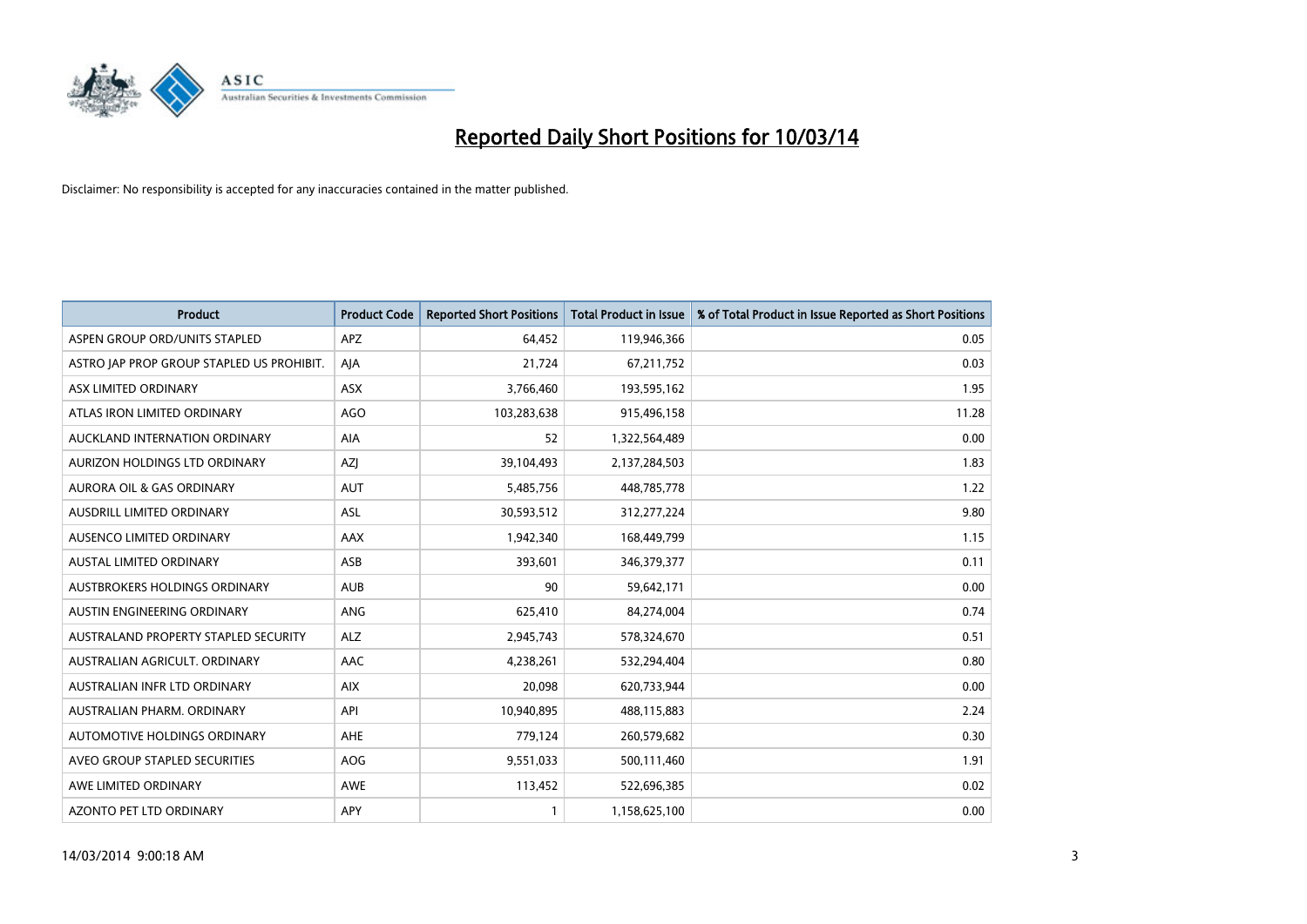

| <b>Product</b>                                | <b>Product Code</b> | <b>Reported Short Positions</b> | <b>Total Product in Issue</b> | % of Total Product in Issue Reported as Short Positions |
|-----------------------------------------------|---------------------|---------------------------------|-------------------------------|---------------------------------------------------------|
| <b>BANDANNA ENERGY ORDINARY</b>               | <b>BND</b>          | 23,059,223                      | 528,481,199                   | 4.36                                                    |
| BANK OF QUEENSLAND. ORDINARY                  | <b>BOQ</b>          | 3,988,171                       | 322,566,581                   | 1.24                                                    |
| <b>BANNERMAN RESOURCES ORDINARY</b>           | <b>BMN</b>          | 300,000                         | 322,885,298                   | 0.09                                                    |
| <b>BASE RES LIMITED ORDINARY</b>              | <b>BSE</b>          | 6,715,306                       | 561,840,029                   | 1.20                                                    |
| BATHURST RES LTD. ORDINARY                    | <b>BRL</b>          | 15,587,454                      | 821,457,725                   | 1.90                                                    |
| <b>BC IRON LIMITED ORDINARY</b>               | <b>BCI</b>          | 126,796                         | 124,028,630                   | 0.10                                                    |
| BEACH ENERGY LIMITED ORDINARY                 | <b>BPT</b>          | 19,377,582                      | 1,283,241,004                 | 1.51                                                    |
| BEADELL RESOURCE LTD ORDINARY                 | <b>BDR</b>          | 38,669,779                      | 790,777,280                   | 4.89                                                    |
| BENDIGO AND ADELAIDE ORDINARY                 | <b>BEN</b>          | 10,839,392                      | 410,297,092                   | 2.64                                                    |
| BENTHAM IMF LTD ORDINARY                      | <b>IMF</b>          | 3,325,166                       | 164,380,143                   | 2.02                                                    |
| BERKELEY RESOURCES ORDINARY                   | <b>BKY</b>          | 31,002                          | 180,361,323                   | 0.02                                                    |
| BETASHARES ASX RES ETF UNITS                  | <b>ORE</b>          | 517,432                         | 3,022,150                     | 17.12                                                   |
| BHP BILLITON LIMITED ORDINARY                 | <b>BHP</b>          | 6,804,977                       | 3,211,691,105                 | 0.21                                                    |
| <b>BILLABONG ORDINARY</b>                     | <b>BBG</b>          | 15,584,672                      | 878,020,691                   | 1.77                                                    |
| <b>BILLABONG RTS11-MAR-14FORUS</b>            | <b>BBGR</b>         | 2,137,573                       | 180,273,753                   | 1.19                                                    |
| BLACKMORES LIMITED ORDINARY                   | <b>BKL</b>          | 5,629                           | 17,046,032                    | 0.03                                                    |
| <b>BLACKTHORN RESOURCES ORD US PROHIBITED</b> | <b>BTR</b>          | 407,797                         | 164,285,950                   | 0.25                                                    |
| BLUESCOPE STEEL LTD ORDINARY                  | <b>BSL</b>          | 6,175,641                       | 558,733,728                   | 1.11                                                    |
| <b>BOART LONGYEAR ORDINARY</b>                | <b>BLY</b>          | 43,709,410                      | 461,163,412                   | 9.48                                                    |
| <b>BOOM LOGISTICS ORDINARY</b>                | <b>BOL</b>          | 78.625                          | 474.868.764                   | 0.02                                                    |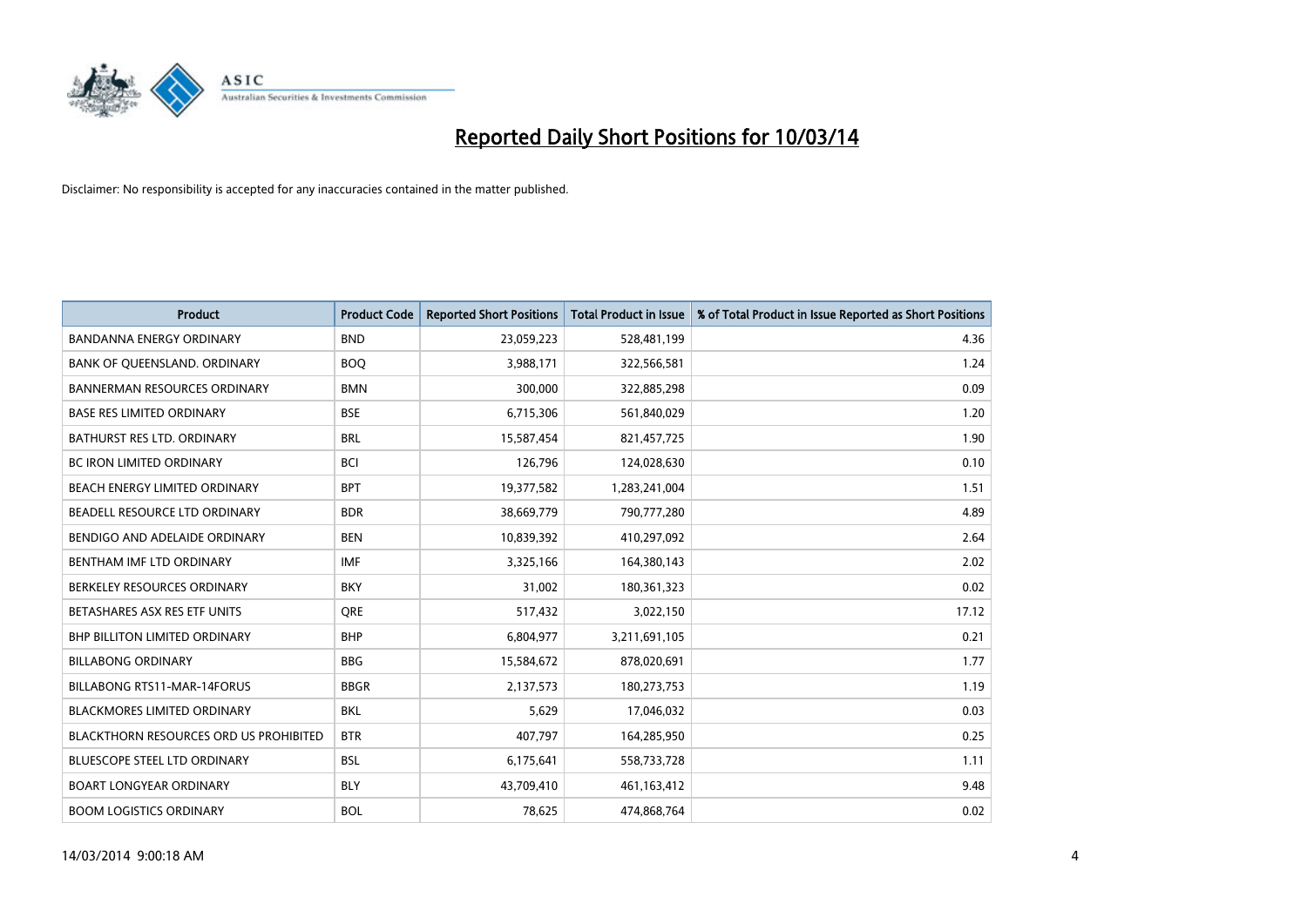

| <b>Product</b>                          | <b>Product Code</b> | <b>Reported Short Positions</b> | <b>Total Product in Issue</b> | % of Total Product in Issue Reported as Short Positions |
|-----------------------------------------|---------------------|---------------------------------|-------------------------------|---------------------------------------------------------|
| BORAL LIMITED, ORDINARY                 | <b>BLD</b>          | 37,641,623                      | 778,739,826                   | 4.83                                                    |
| <b>BRADKEN LIMITED ORDINARY</b>         | <b>BKN</b>          | 18,830,231                      | 169,240,662                   | 11.13                                                   |
| <b>BRAMBLES LIMITED ORDINARY</b>        | <b>BXB</b>          | 1,917,391                       | 1,562,096,055                 | 0.12                                                    |
| BREVILLE GROUP LTD ORDINARY             | <b>BRG</b>          | 2,434,925                       | 130,095,322                   | 1.87                                                    |
| <b>BRICKWORKS LIMITED ORDINARY</b>      | <b>BKW</b>          | 64,857                          | 148,038,996                   | 0.04                                                    |
| BROCKMAN MINING LTD ORDINARY            | <b>BCK</b>          | 36                              | 8,381,982,131                 | 0.00                                                    |
| BT INVESTMENT MNGMNT ORDINARY           | <b>BTT</b>          | 714,576                         | 282,727,073                   | 0.25                                                    |
| <b>BURU ENERGY ORDINARY</b>             | <b>BRU</b>          | 12,279,882                      | 298,505,530                   | 4.11                                                    |
| <b>BWP TRUST ORDINARY UNITS</b>         | <b>BWP</b>          | 5,540,964                       | 634,395,195                   | 0.87                                                    |
| CABCHARGE AUSTRALIA ORDINARY            | CAB                 | 9,590,411                       | 120,430,683                   | 7.96                                                    |
| CALTEX AUSTRALIA ORDINARY               | <b>CTX</b>          | 1,774,336                       | 270,000,000                   | 0.66                                                    |
| <b>CARDNO LIMITED ORDINARY</b>          | CDD                 | 6,829,023                       | 146,779,250                   | 4.65                                                    |
| <b>CARINDALE PROPERTY UNIT</b>          | <b>CDP</b>          | 527                             | 70,000,000                    | 0.00                                                    |
| CARNARVON PETROLEUM ORDINARY            | <b>CVN</b>          | 12,220                          | 986,565,952                   | 0.00                                                    |
| CARSALES.COM LTD ORDINARY               | <b>CRZ</b>          | 7,352,647                       | 237,773,965                   | 3.09                                                    |
| <b>CASH CONVERTERS ORDINARY</b>         | CCV                 | 7,795,287                       | 426,302,767                   | 1.83                                                    |
| CEDAR WOODS PROP. ORDINARY              | <b>CWP</b>          | 42,061                          | 73,732,683                    | 0.06                                                    |
| CENTRAL PETROLEUM ORDINARY              | <b>CTP</b>          | 807,133                         | 309,219,473                   | 0.26                                                    |
| <b>CERAMIC FUEL CELLS ORDINARY</b>      | CFU                 | 4,058                           | 1,751,724,324                 | 0.00                                                    |
| CFS RETAIL TRUST GRP STAPLED SECURITIES | <b>CFX</b>          | 35,242,874                      | 3,018,050,810                 | 1.17                                                    |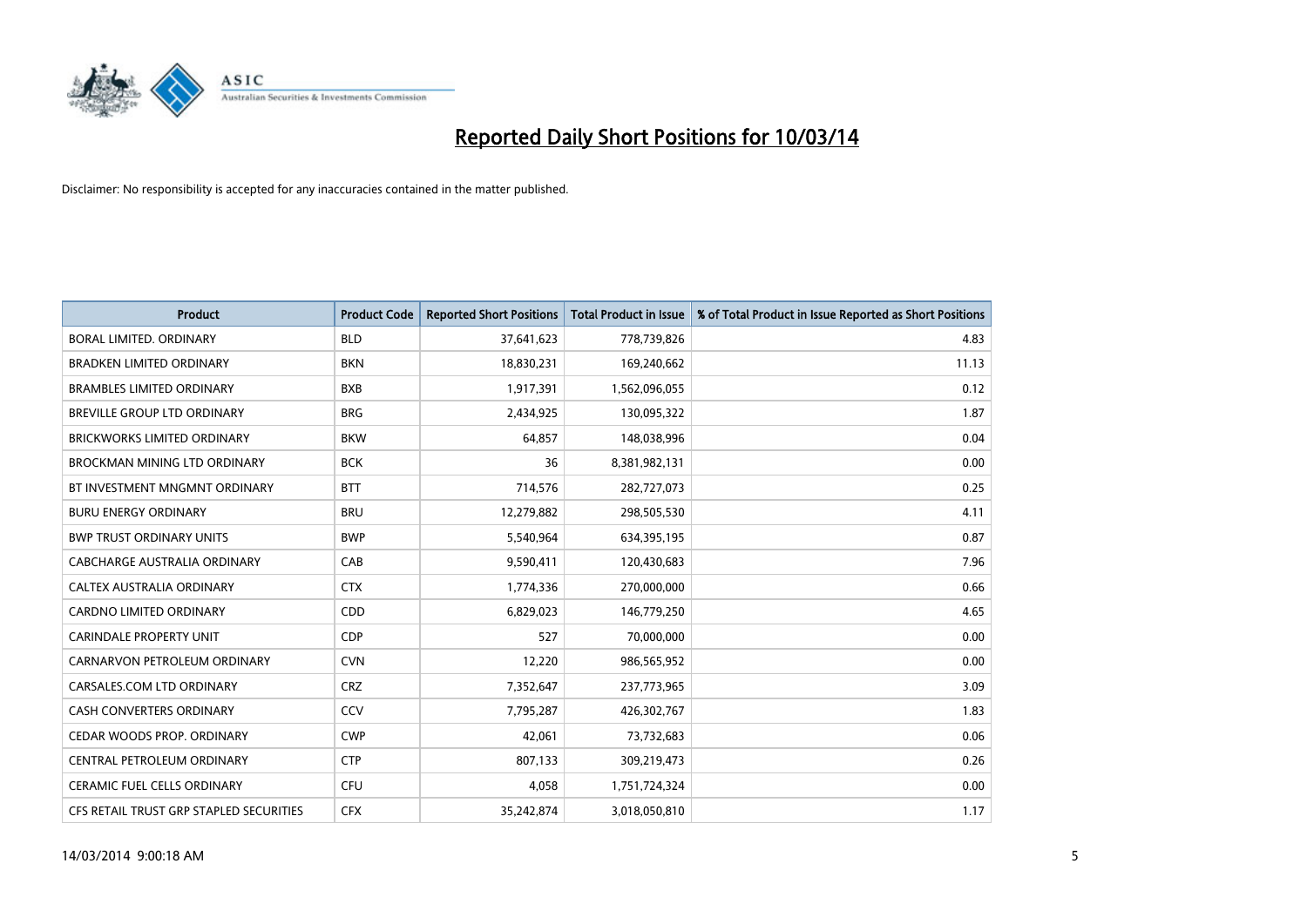

| <b>Product</b>                          | <b>Product Code</b> | <b>Reported Short Positions</b> | <b>Total Product in Issue</b> | % of Total Product in Issue Reported as Short Positions |
|-----------------------------------------|---------------------|---------------------------------|-------------------------------|---------------------------------------------------------|
| CHALLENGER DIV.PRO. STAPLED UNITS       | <b>CDI</b>          | 53,607                          | 214,101,013                   | 0.03                                                    |
| CHALLENGER LIMITED ORDINARY             | <b>CGF</b>          | 930,135                         | 530,862,585                   | 0.18                                                    |
| CHARTER HALL GROUP STAPLED US PROHIBIT. | <b>CHC</b>          | 401,835                         | 347,925,558                   | 0.12                                                    |
| <b>CHARTER HALL RETAIL UNITS</b>        | CQR                 | 10,204,145                      | 369,040,750                   | 2.77                                                    |
| <b>CHORUS LIMITED ORDINARY</b>          | <b>CNU</b>          | 388,069                         | 396,369,767                   | 0.10                                                    |
| CITIGOLD CORP LTD ORDINARY              | <b>CTO</b>          | 153,427                         | 1,495,764,906                 | 0.01                                                    |
| CLINUVEL PHARMACEUT. ORDINARY           | <b>CUV</b>          | 600                             | 38,217,038                    | 0.00                                                    |
| COAL OF AFRICA LTD ORDINARY             | <b>CZA</b>          | 426                             | 1,048,368,613                 | 0.00                                                    |
| COALSPUR MINES LTD ORDINARY             | <b>CPL</b>          | 6,875,192                       | 641,394,435                   | 1.07                                                    |
| <b>COBAR CONSOLIDATED ORDINARY</b>      | CCU                 | 100,000                         | 329,715,353                   | 0.03                                                    |
| COCA-COLA AMATIL ORDINARY               | <b>CCL</b>          | 17,558,037                      | 763,590,249                   | 2.30                                                    |
| COCHLEAR LIMITED ORDINARY               | <b>COH</b>          | 9,670,895                       | 57,062,020                    | 16.95                                                   |
| <b>CODAN LIMITED ORDINARY</b>           | <b>CDA</b>          | 550,759                         | 176,969,924                   | 0.31                                                    |
| <b>COFFEY INTERNATIONAL ORDINARY</b>    | <b>COF</b>          | 18,923                          | 255,833,165                   | 0.01                                                    |
| <b>COKAL LTD ORDINARY</b>               | <b>CKA</b>          | 13,650                          | 471,103,926                   | 0.00                                                    |
| <b>COLLECTION HOUSE ORDINARY</b>        | <b>CLH</b>          | 2,231,078                       | 128,969,148                   | 1.73                                                    |
| COMMONWEALTH BANK, ORDINARY             | CBA                 | 9,774,548                       | 1,611,928,836                 | 0.61                                                    |
| COMMONWEALTH PROP ORDINARY UNITS        | <b>CPA</b>          | 3,280,571                       | 2,347,003,413                 | 0.14                                                    |
| <b>COMPASS RESOURCES ORDINARY</b>       | <b>CMR</b>          | 7,472                           | 1,403,744,100                 | 0.00                                                    |
| COMPUTERSHARE LTD ORDINARY              | <b>CPU</b>          | 11,621,408                      | 556,203,079                   | 2.09                                                    |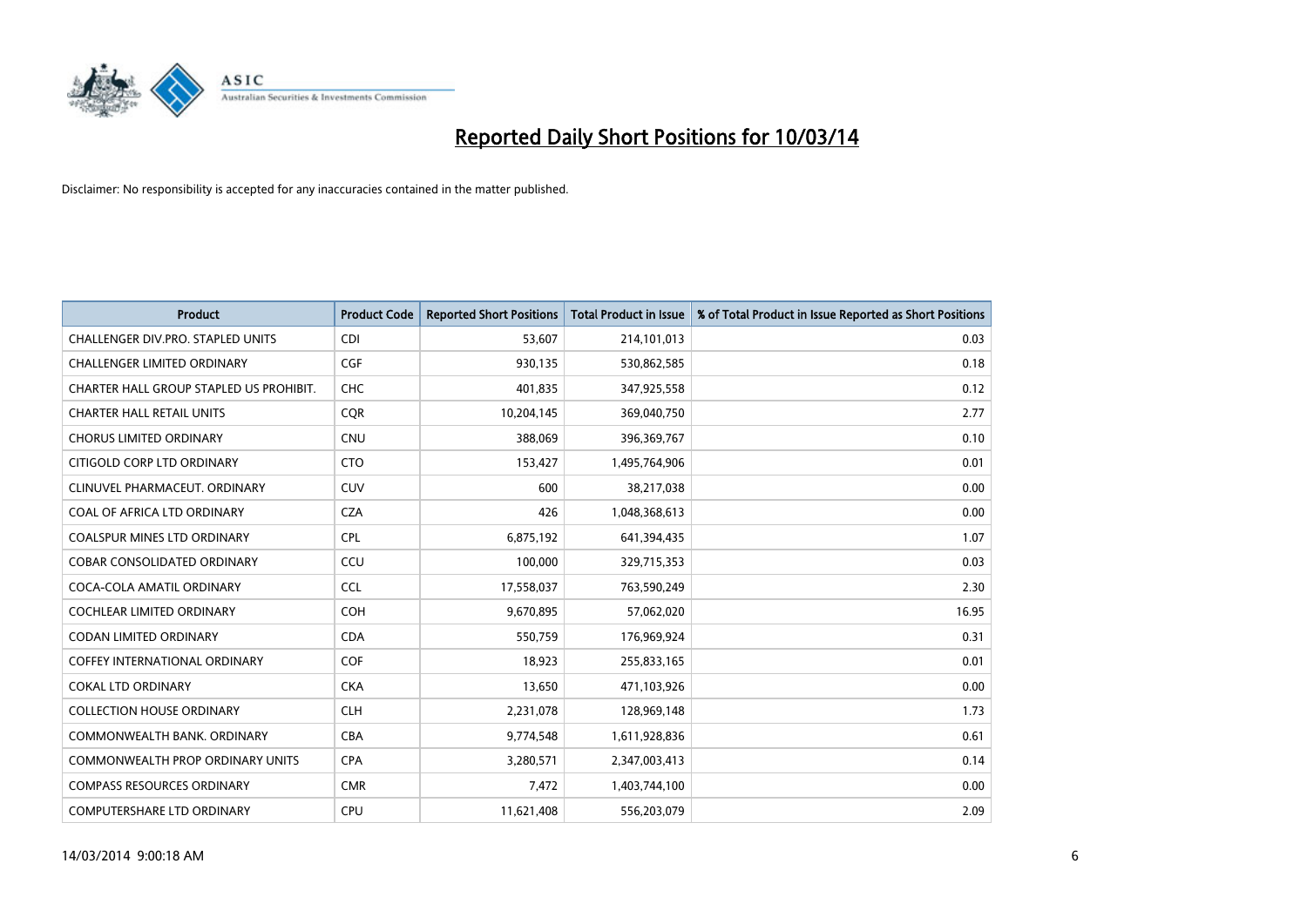

| <b>Product</b>                          | <b>Product Code</b> | <b>Reported Short Positions</b> | Total Product in Issue | % of Total Product in Issue Reported as Short Positions |
|-----------------------------------------|---------------------|---------------------------------|------------------------|---------------------------------------------------------|
| <b>COOPER ENERGY LTD ORDINARY</b>       | <b>COE</b>          | 200,133                         | 329,235,509            | 0.06                                                    |
| CORP TRAVEL LIMITED ORDINARY            | <b>CTD</b>          | 18,866                          | 89,890,762             | 0.02                                                    |
| <b>COVER-MORE GRP LTD ORDINARY</b>      | <b>CVO</b>          | 2,103,386                       | 317,750,000            | 0.66                                                    |
| <b>CREDIT CORP GROUP ORDINARY</b>       | <b>CCP</b>          | 153,585                         | 46,131,882             | 0.33                                                    |
| <b>CROMWELL PROP STAPLED SECURITIES</b> | <b>CMW</b>          | 17,039,087                      | 1,724,697,156          | 0.99                                                    |
| <b>CROWE HORWATH AUS ORDINARY</b>       | <b>CRH</b>          | 1,350,004                       | 273,005,429            | 0.49                                                    |
| <b>CROWN RESORTS LTD ORDINARY</b>       | <b>CWN</b>          | 3,574,968                       | 728,394,185            | 0.49                                                    |
| <b>CSG LIMITED ORDINARY</b>             | CSV                 | 8,210                           | 278,973,075            | 0.00                                                    |
| <b>CSL LIMITED ORDINARY</b>             | <b>CSL</b>          | 682,561                         | 483,937,977            | 0.14                                                    |
| <b>CSR LIMITED ORDINARY</b>             | <b>CSR</b>          | 14,888,368                      | 506,000,315            | 2.94                                                    |
| <b>CUDECO LIMITED ORDINARY</b>          | CDU                 | 7,704,469                       | 234,033,408            | 3.29                                                    |
| DART ENERGY LTD ORDINARY                | <b>DTE</b>          | 4,506,839                       | 1,108,752,733          | 0.41                                                    |
| DATA#3 LIMITED ORDINARY                 | <b>DTL</b>          | 238,661                         | 153,974,950            | 0.15                                                    |
| DAVID JONES LIMITED ORDINARY            | <b>DIS</b>          | 33,823,611                      | 537,137,845            | 6.30                                                    |
| <b>DECMIL GROUP LIMITED ORDINARY</b>    | <b>DCG</b>          | 2,819,231                       | 168,657,794            | 1.67                                                    |
| DEEP YELLOW LIMITED ORDINARY            | <b>DYL</b>          | 10,002                          | 1,614,056,807          | 0.00                                                    |
| DEVINE LIMITED ORDINARY                 | <b>DVN</b>          | 10,000                          | 158,730,556            | 0.01                                                    |
| DEXUS PROPERTY GROUP STAPLED UNITS      | <b>DXS</b>          | 23,751,258                      | 5,299,842,092          | 0.45                                                    |
| DICK SMITH HLDGS ORDINARY               | <b>DSH</b>          | 11,378,489                      | 236,511,364            | 4.81                                                    |
| DISCOVERY METALS LTD ORDINARY           | <b>DML</b>          | 4.349.197                       | 560,034,418            | 0.78                                                    |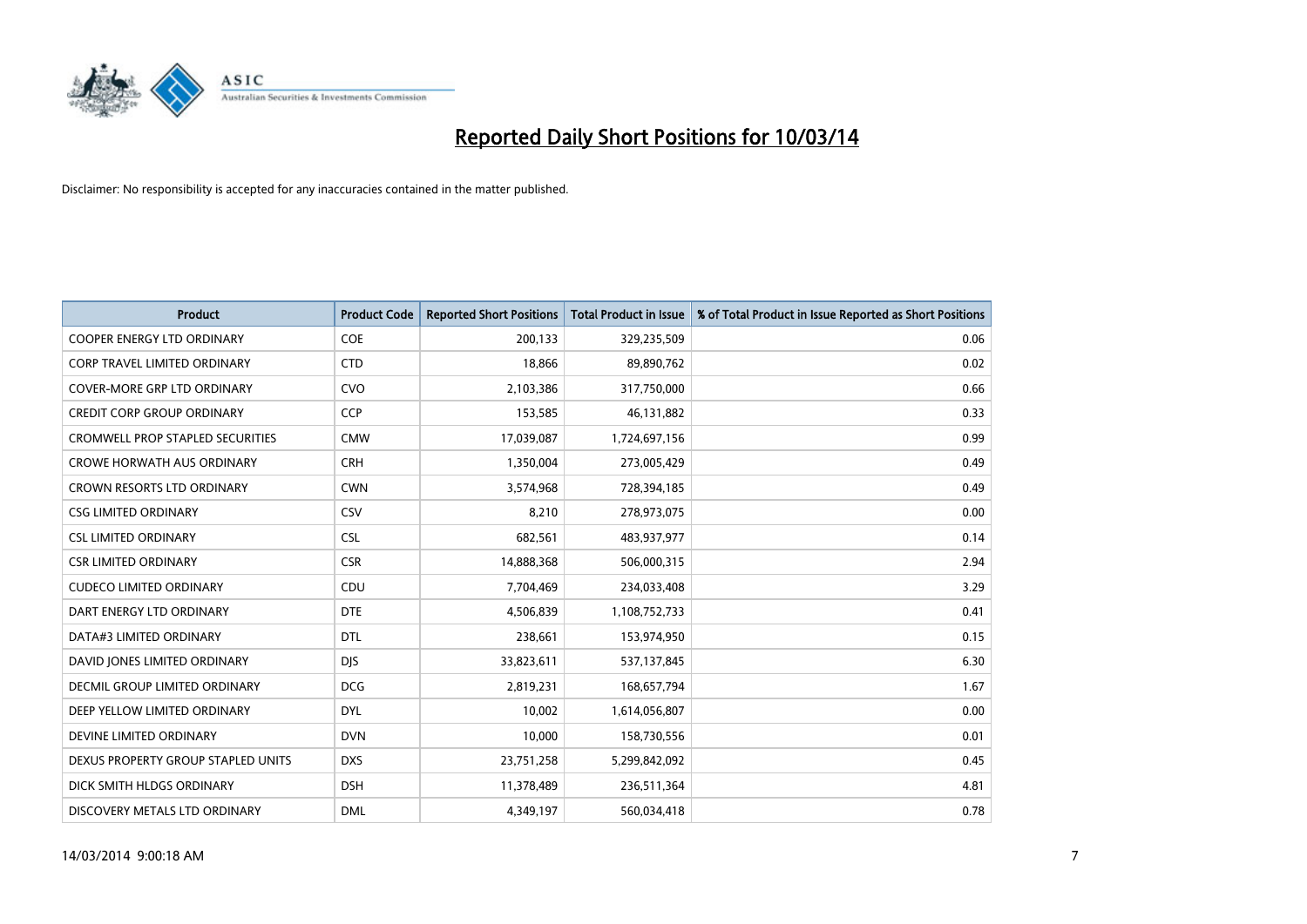

| <b>Product</b>                       | <b>Product Code</b> | <b>Reported Short Positions</b> | <b>Total Product in Issue</b> | % of Total Product in Issue Reported as Short Positions |
|--------------------------------------|---------------------|---------------------------------|-------------------------------|---------------------------------------------------------|
| DOMINO PIZZA ENTERPR ORDINARY        | <b>DMP</b>          | 1,750,917                       | 85,915,713                    | 2.04                                                    |
| DONACO INTERNATIONAL ORDINARY        | <b>DNA</b>          | 1,311,495                       | 402,686,786                   | 0.33                                                    |
| DORAY MINERALS LTD ORDINARY          | <b>DRM</b>          | 2,645                           | 163,326,768                   | 0.00                                                    |
| DOWNER EDI LIMITED ORDINARY          | <b>DOW</b>          | 14,699,633                      | 434,734,970                   | 3.38                                                    |
| DRAGON MINING LTD ORDINARY           | <b>DRA</b>          | 50,000                          | 88,840,613                    | 0.06                                                    |
| DRILLSEARCH ENERGY ORDINARY          | <b>DLS</b>          | 13,096,487                      | 432,965,895                   | 3.02                                                    |
| DUET GROUP STAPLED US PROHIBIT.      | <b>DUE</b>          | 20,902,055                      | 1,296,528,384                 | 1.61                                                    |
| DULUXGROUP LIMITED ORDINARY          | <b>DLX</b>          | 1,759,954                       | 381,093,950                   | 0.46                                                    |
| <b>DWS LTD ORDINARY</b>              | <b>DWS</b>          | 7,001                           | 132,362,763                   | 0.01                                                    |
| ECHO ENTERTAINMENT ORDINARY          | <b>EGP</b>          | 22,853,203                      | 825,672,730                   | 2.77                                                    |
| ELDERS LIMITED ORDINARY              | <b>ELD</b>          | 19,776,311                      | 455,013,329                   | 4.35                                                    |
| ELEMENTAL MINERALS ORDINARY          | <b>ELM</b>          | 472,213                         | 303,263,391                   | 0.16                                                    |
| <b>EMECO HOLDINGS ORDINARY</b>       | <b>EHL</b>          | 13,885,234                      | 599,675,707                   | 2.32                                                    |
| <b>ENDEAVOUR MIN CORP CDI 1:1</b>    | <b>EVR</b>          | 647,141                         | 76,697,439                    | 0.84                                                    |
| <b>ENERGY RESOURCES ORDINARY 'A'</b> | <b>ERA</b>          | 10,809,432                      | 517,725,062                   | 2.09                                                    |
| <b>ENERGY WORLD CORPOR. ORDINARY</b> | <b>EWC</b>          | 61,433,923                      | 1,734,166,672                 | 3.54                                                    |
| ENVESTRA LIMITED ORDINARY            | <b>ENV</b>          | 434,877                         | 1,796,808,474                 | 0.02                                                    |
| EQUATORIAL RES LTD ORDINARY          | EQX                 | 2,009                           | 122,185,353                   | 0.00                                                    |
| ERM POWER LIMITED ORDINARY           | EPW                 | 820,226                         | 238,714,606                   | 0.34                                                    |
| ESERVGLOBAL LIMITED ORDINARY         | ESV                 | 3,000,000                       | 253,545,997                   | 1.18                                                    |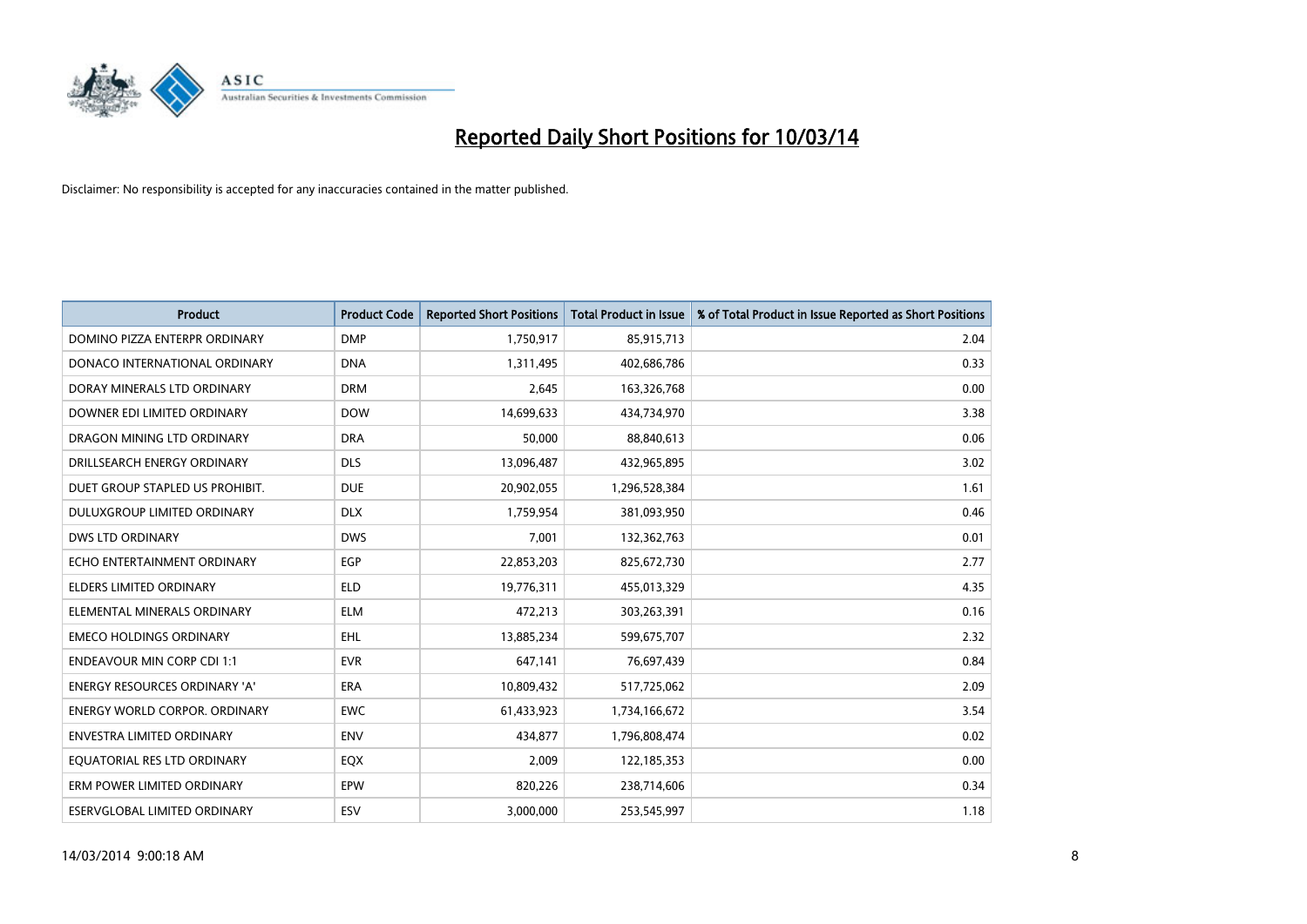

| <b>Product</b>                         | <b>Product Code</b> | <b>Reported Short Positions</b> | Total Product in Issue | % of Total Product in Issue Reported as Short Positions |
|----------------------------------------|---------------------|---------------------------------|------------------------|---------------------------------------------------------|
| ETHANE PIPELINE STAPLED SECURITIES     | <b>EPX</b>          | 8.007                           | 69,302,275             | 0.01                                                    |
| EVOLUTION MINING LTD ORDINARY          | <b>EVN</b>          | 29,610,864                      | 708,652,367            | 4.18                                                    |
| FAIRFAX MEDIA LTD ORDINARY             | <b>FXI</b>          | 157,753,609                     | 2,351,955,725          | 6.71                                                    |
| <b>FANTASTIC HOLDINGS ORDINARY</b>     | <b>FAN</b>          | 18,375                          | 103,068,398            | 0.02                                                    |
| <b>FAR LTD ORDINARY</b>                | <b>FAR</b>          | 31,909,070                      | 2,499,846,742          | 1.28                                                    |
| FEDERATION CNTRES ORD/UNIT STAPLED SEC | FDC                 | 4,256,807                       | 1,427,641,565          | 0.30                                                    |
| FISHER & PAYKEL H. ORDINARY            | <b>FPH</b>          | 1,621,729                       | 551,024,164            | 0.29                                                    |
| FLEETWOOD CORP ORDINARY                | <b>FWD</b>          | 2,147,359                       | 60,522,619             | 3.55                                                    |
| FLETCHER BUILDING ORDINARY             | <b>FBU</b>          | 1,700,552                       | 687,854,788            | 0.25                                                    |
| <b>FLEXIGROUP LIMITED ORDINARY</b>     | <b>FXL</b>          | 906,758                         | 304,096,060            | 0.30                                                    |
| FLIGHT CENTRE TRAVEL ORDINARY          | <b>FLT</b>          | 6,145,896                       | 100,554,606            | 6.11                                                    |
| FLINDERS MINES LTD ORDINARY            | <b>FMS</b>          | 9,522,953                       | 1,826,866,748          | 0.52                                                    |
| <b>FOCUS MINERALS LTD ORDINARY</b>     | <b>FML</b>          | 8,645,873                       | 9,137,375,877          | 0.09                                                    |
| <b>FORGE GROUP LIMITED ORDINARY</b>    | FGE                 | 4,264,315                       | 86,169,014             | 4.95                                                    |
| FORTESCUE METALS GRP ORDINARY          | <b>FMG</b>          | 163,010,041                     | 3,113,798,151          | 5.24                                                    |
| <b>G.U.D. HOLDINGS ORDINARY</b>        | <b>GUD</b>          | 4,047,666                       | 71,241,319             | 5.68                                                    |
| <b>G8 EDUCATION LIMITED ORDINARY</b>   | <b>GEM</b>          | 3,608,710                       | 301,705,105            | 1.20                                                    |
| <b>GALAXY RESOURCES ORDINARY</b>       | <b>GXY</b>          | 329,458                         | 1,027,073,389          | 0.03                                                    |
| <b>GBST HOLDINGS ORDINARY</b>          | <b>GBT</b>          | 12,709                          | 66,561,725             | 0.02                                                    |
| <b>GENETIC TECHNOLOGIES ORDINARY</b>   | <b>GTG</b>          | 1,057,500                       | 631,951,612            | 0.17                                                    |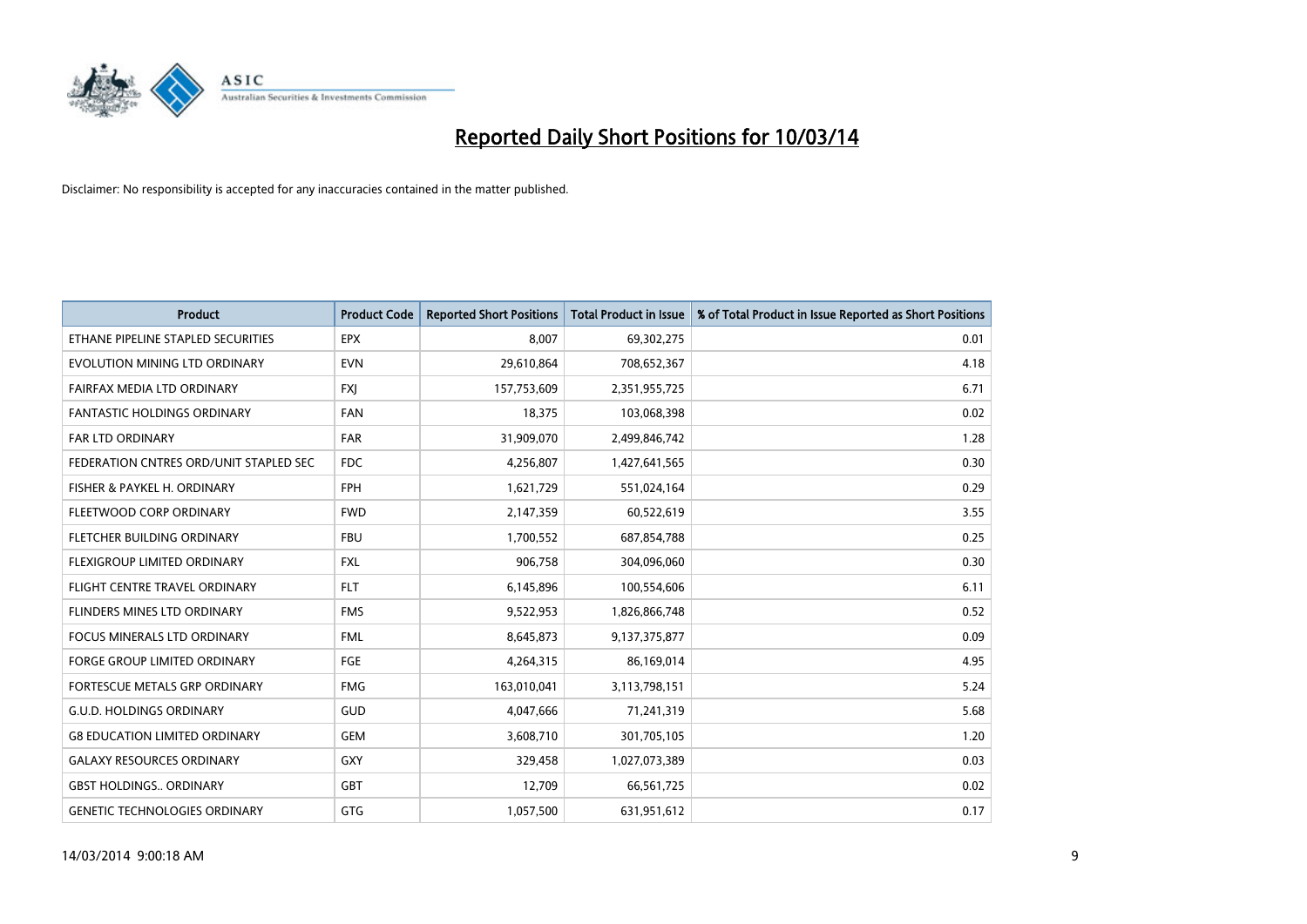

| <b>Product</b>                            | <b>Product Code</b> | <b>Reported Short Positions</b> | Total Product in Issue | % of Total Product in Issue Reported as Short Positions |
|-------------------------------------------|---------------------|---------------------------------|------------------------|---------------------------------------------------------|
| <b>GEODYNAMICS LIMITED ORDINARY</b>       | GDY                 | 850                             | 406,452,608            | 0.00                                                    |
| GI DYNAMICS, INC CDI US PROHIBITED        | GID                 | 921,000                         | 395,856,465            | 0.23                                                    |
| <b>GINDALBIE METALS LTD ORDINARY</b>      | <b>GBG</b>          | 46,146,122                      | 1,493,660,842          | 3.09                                                    |
| <b>GOLD ROAD RES LTD ORDINARY</b>         | GOR                 | 10,271                          | 456,172,852            | 0.00                                                    |
| <b>GOODMAN FIELDER, ORDINARY</b>          | <b>GFF</b>          | 58,977,686                      | 1,955,559,207          | 3.02                                                    |
| <b>GOODMAN GROUP STAPLED</b>              | <b>GMG</b>          | 3,295,217                       | 1,727,685,976          | 0.19                                                    |
| <b>GPT GROUP STAPLED SEC.</b>             | <b>GPT</b>          | 4,855,140                       | 1,685,779,634          | 0.29                                                    |
| <b>GRAINCORP LIMITED A CLASS ORDINARY</b> | <b>GNC</b>          | 1,469,329                       | 228,855,628            | 0.64                                                    |
| <b>GRANGE RESOURCES. ORDINARY</b>         | GRR                 | 4,434,530                       | 1,157,097,869          | 0.38                                                    |
| <b>GREENCROSS LIMITED ORDINARY</b>        | GXL                 | 43                              | 90,257,087             | 0.00                                                    |
| <b>GREENLAND MIN EN LTD ORDINARY</b>      | GGG                 | 2,515,539                       | 574,572,911            | 0.44                                                    |
| <b>GRYPHON MINERALS LTD ORDINARY</b>      | GRY                 | 4,798,651                       | 400,889,282            | 1.20                                                    |
| <b>GUILDFORD COAL LTD ORDINARY</b>        | <b>GUF</b>          | 182,868                         | 744,594,332            | 0.02                                                    |
| <b>GUINNESS PEAT GROUP. CDI 1:1</b>       | <b>GPG</b>          | 661,925                         | 185,725,775            | 0.36                                                    |
| <b>GWA GROUP LTD ORDINARY</b>             | <b>GWA</b>          | 9,688,185                       | 306,533,770            | 3.16                                                    |
| <b>HARVEY NORMAN ORDINARY</b>             | <b>HVN</b>          | 58,392,572                      | 1,062,316,784          | 5.50                                                    |
| <b>HENDERSON GROUP CDI 1:1</b>            | <b>HGG</b>          | 821,074                         | 632,597,144            | 0.13                                                    |
| HFA HOLDINGS LIMITED ORDINARY             | <b>HFA</b>          | 3,809                           | 118,738,157            | 0.00                                                    |
| <b>HIGHLANDS PACIFIC ORDINARY</b>         | <b>HIG</b>          | 10,001                          | 854,261,346            | 0.00                                                    |
| HILLGROVE RES LTD ORDINARY                | <b>HGO</b>          | 475,339                         | 1,180,889,221          | 0.04                                                    |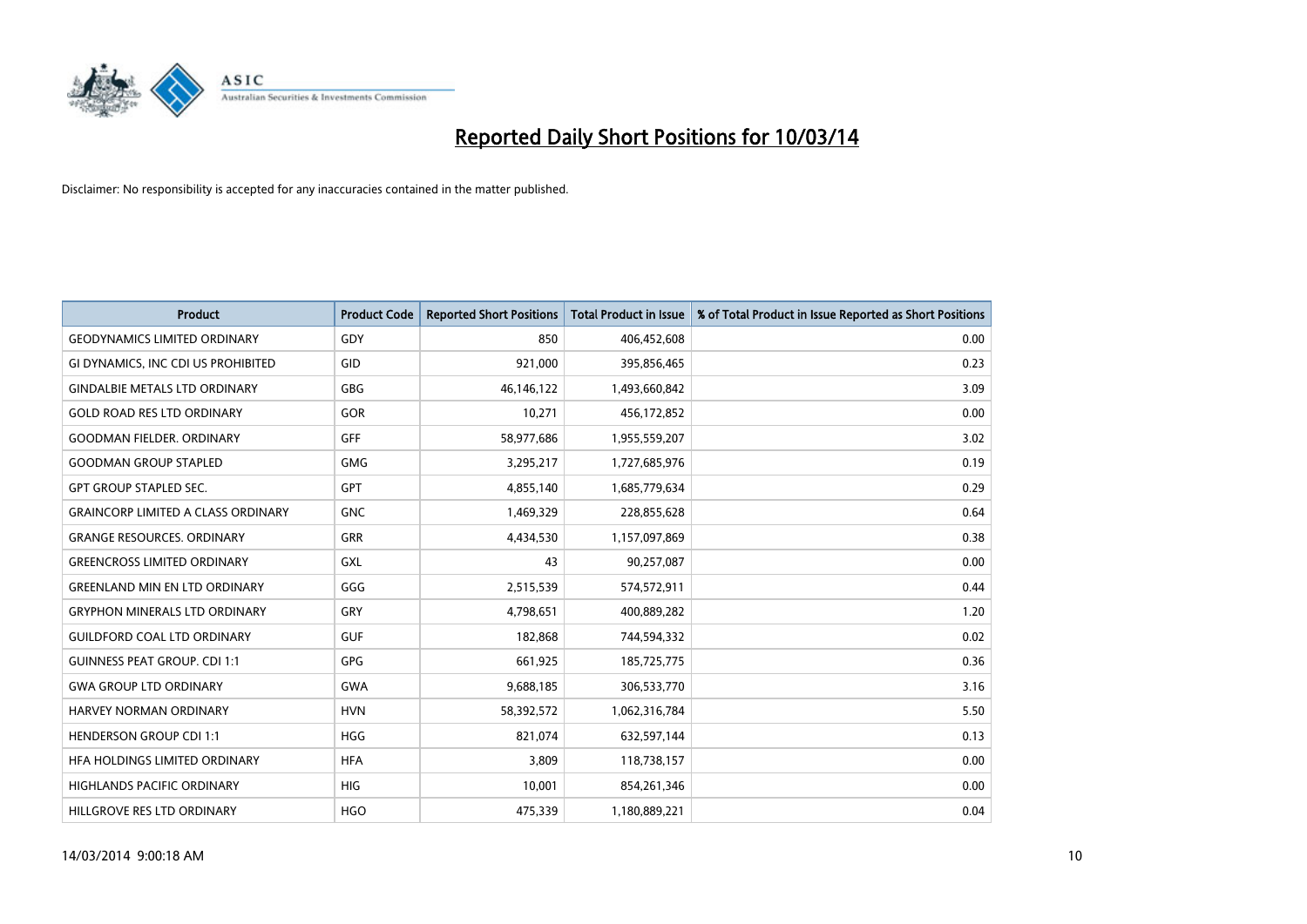

| <b>Product</b>                                | <b>Product Code</b> | <b>Reported Short Positions</b> | <b>Total Product in Issue</b> | % of Total Product in Issue Reported as Short Positions |
|-----------------------------------------------|---------------------|---------------------------------|-------------------------------|---------------------------------------------------------|
| <b>HILLS LTD ORDINARY</b>                     | <b>HIL</b>          | 608,553                         | 236,619,450                   | 0.26                                                    |
| HORIZON OIL LIMITED ORDINARY                  | <b>HZN</b>          | 94,854,893                      | 1,301,147,932                 | 7.29                                                    |
| HOT CHILI LTD ORDINARY                        | <b>HCH</b>          | 10,000                          | 347,732,196                   | 0.00                                                    |
| <b>HOTEL PROPERTY STAPLED</b>                 | <b>HPI</b>          | 630,000                         | 132,870,000                   | 0.47                                                    |
| <b>ICAR ASIA LTD ORDINARY</b>                 | ICQ                 | 85.000                          | 121,346,281                   | 0.07                                                    |
| <b>ICON ENERGY LIMITED ORDINARY</b>           | <b>ICN</b>          | 2,926                           | 615,774,351                   | 0.00                                                    |
| <b>IINET LIMITED ORDINARY</b>                 | <b>IIN</b>          | 576,259                         | 161,238,847                   | 0.36                                                    |
| <b>ILUKA RESOURCES ORDINARY</b>               | ILU                 | 41,980,159                      | 418,700,517                   | 10.03                                                   |
| <b>IMDEX LIMITED ORDINARY</b>                 | <b>IMD</b>          | 4,105,806                       | 210,473,188                   | 1.95                                                    |
| <b>INCITEC PIVOT ORDINARY</b>                 | IPL                 | 29,834,518                      | 1,644,919,097                 | 1.81                                                    |
| <b>INDEPENDENCE GROUP ORDINARY</b>            | IGO                 | 5,089,169                       | 233,323,905                   | 2.18                                                    |
| <b>INDOCHINE MINING LTD ORDINARY</b>          | <b>IDC</b>          | 16,915                          | 965,200,471                   | 0.00                                                    |
| <b>INDOPHIL RESOURCES ORDINARY</b>            | <b>IRN</b>          | 521,207                         | 1,203,146,194                 | 0.04                                                    |
| <b>INDUSTRIA REIT STAPLED</b>                 | <b>IDR</b>          | 2.057                           | 125,000,001                   | 0.00                                                    |
| <b>INFIGEN ENERGY STAPLED SECURITIES</b>      | <b>IFN</b>          | 3,694,670                       | 764,993,434                   | 0.48                                                    |
| <b>INFRATIL LIMITED ORDINARY</b>              | <b>IFZ</b>          | 81,000                          | 602,983,776                   | 0.01                                                    |
| <b>INGENIA GROUP STAPLED SECURITIES</b>       | <b>INA</b>          | 563                             | 676,240,232                   | 0.00                                                    |
| <b>INSURANCE AUSTRALIA ORDINARY</b>           | IAG                 | 2,147,236                       | 2,341,618,048                 | 0.09                                                    |
| <b>INTREPID MINES ORDINARY</b>                | <b>IAU</b>          | 17,358,475                      | 556,612,782                   | 3.12                                                    |
| <b>INVESTA OFFICE FUND STAPLED SECURITIES</b> | <b>IOF</b>          | 535.025                         | 614,047,458                   | 0.09                                                    |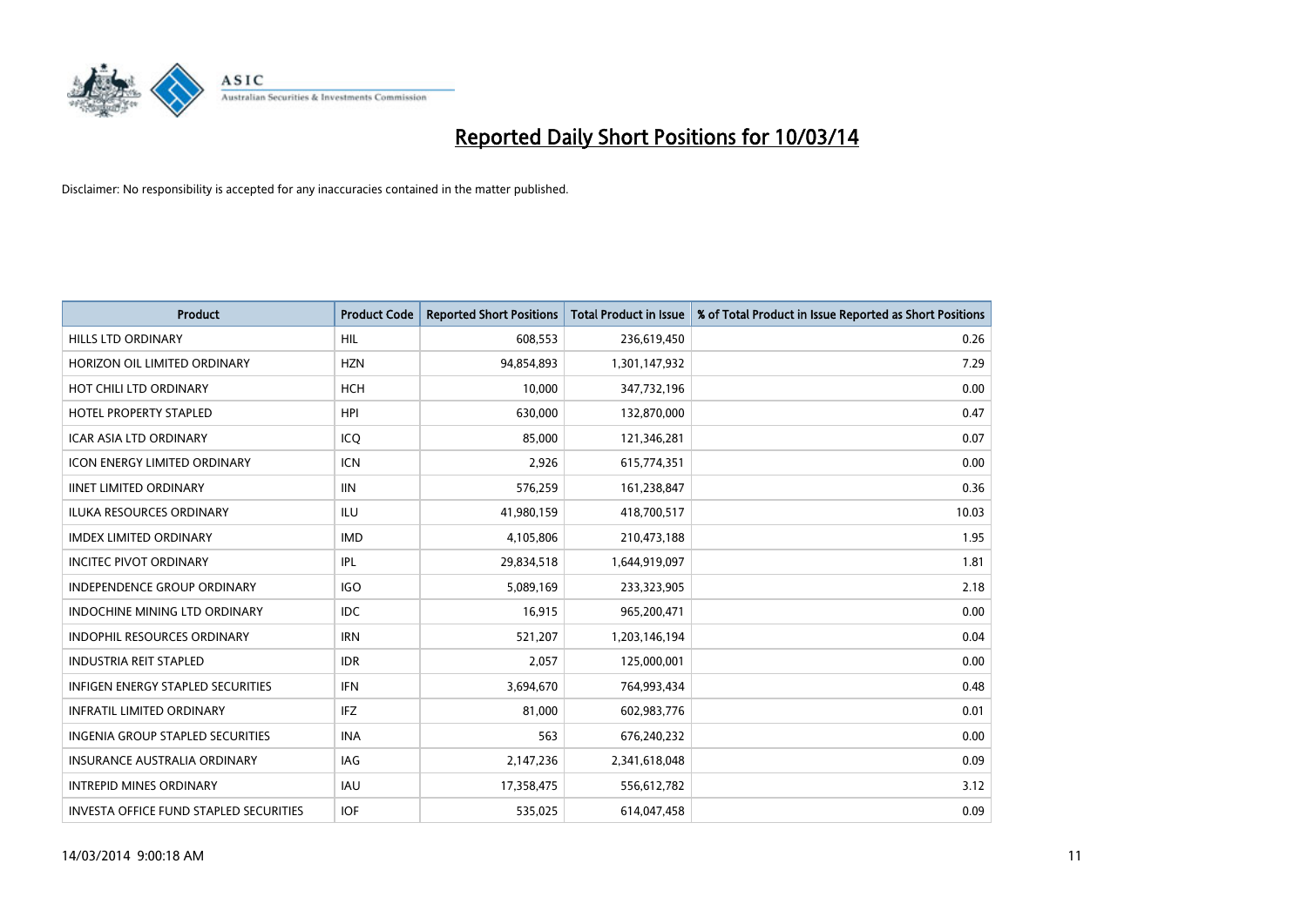

| <b>Product</b>                                  | <b>Product Code</b> | <b>Reported Short Positions</b> | <b>Total Product in Issue</b> | % of Total Product in Issue Reported as Short Positions |
|-------------------------------------------------|---------------------|---------------------------------|-------------------------------|---------------------------------------------------------|
| <b>INVOCARE LIMITED ORDINARY</b>                | <b>IVC</b>          | 4,403,160                       | 110,030,298                   | 4.00                                                    |
| <b>IOOF HOLDINGS LTD ORDINARY</b>               | <b>IFL</b>          | 2,055,235                       | 232,118,034                   | 0.89                                                    |
| <b>IPROPERTY GROUP LTD ORDINARY</b>             | <b>IPP</b>          | 981.195                         | 181,398,426                   | 0.54                                                    |
| <b>IRESS LIMITED ORDINARY</b>                   | <b>IRE</b>          | 478,319                         | 158,585,126                   | 0.30                                                    |
| <b>IRON ORE HOLDINGS ORDINARY</b>               | <b>IOH</b>          | 26,197                          | 161,174,005                   | 0.02                                                    |
| <b>ISELECT LTD ORDINARY</b>                     | <b>ISU</b>          | 231,853                         | 260,889,894                   | 0.09                                                    |
| <b>ISONEA LIMITED ORDINARY</b>                  | <b>ISN</b>          | 2,000                           | 264,245,848                   | 0.00                                                    |
| <b>JAMES HARDIE INDUST CHESS DEPOSITARY INT</b> | <b>IHX</b>          | 2,493,854                       | 443,820,846                   | 0.56                                                    |
| <b>IB HI-FI LIMITED ORDINARY</b>                | <b>IBH</b>          | 11,977,608                      | 100,385,400                   | 11.93                                                   |
| <b>KAGARA LTD ORDINARY</b>                      | <b>KZL</b>          | 3,350,441                       | 798,953,117                   | 0.42                                                    |
| KAROON GAS AUSTRALIA ORDINARY                   | <b>KAR</b>          | 9,211,797                       | 255,841,581                   | 3.60                                                    |
| KATHMANDU HOLD LTD ORDINARY                     | <b>KMD</b>          | 256,307                         | 200,473,338                   | 0.13                                                    |
| <b>KBL MINING LIMITED ORDINARY</b>              | <b>KBL</b>          | 1,820                           | 393,535,629                   | 0.00                                                    |
| KINGSGATE CONSOLID. ORDINARY                    | <b>KCN</b>          | 16,975,481                      | 164,154,349                   | 10.34                                                   |
| KINGSROSE MINING LTD ORDINARY                   | <b>KRM</b>          | 1,008,366                       | 358,611,493                   | 0.28                                                    |
| LEIGHTON HOLDINGS ORDINARY                      | LEI                 | 22,512,992                      | 337,235,188                   | 6.68                                                    |
| LEND LEASE GROUP UNIT/ORD STAPLED               | LLC                 | 6,588,002                       | 576,712,337                   | 1.14                                                    |
| LYCOPODIUM LIMITED ORDINARY                     | <b>LYL</b>          | 1,001                           | 38,955,103                    | 0.00                                                    |
| <b>LYNAS CORPORATION ORDINARY</b>               | <b>LYC</b>          | 153,226,285                     | 1,961,160,594                 | 7.81                                                    |
| M2 GRP LTD ORDINARY                             | <b>MTU</b>          | 12,325,696                      | 179,384,685                   | 6.87                                                    |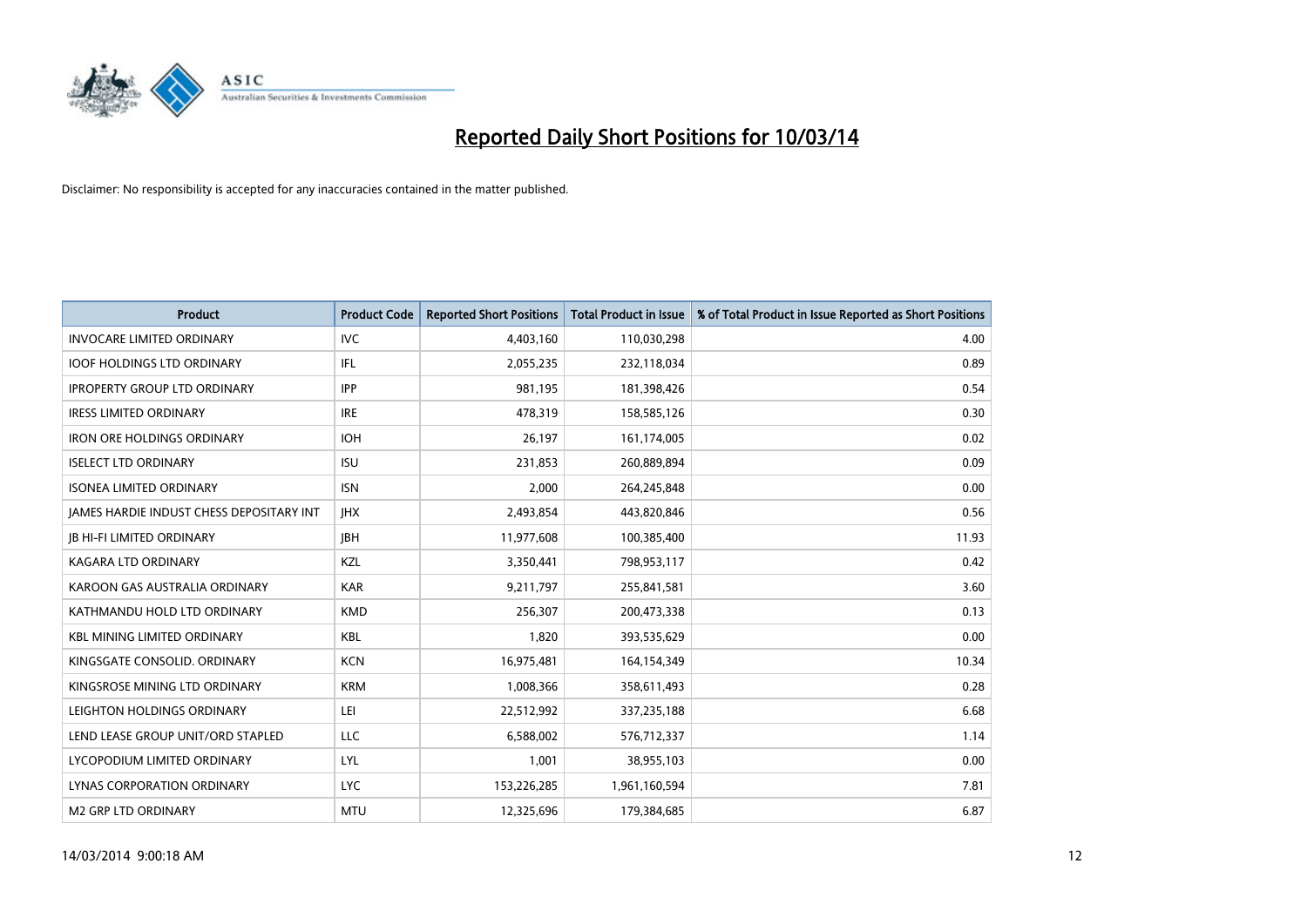

| <b>Product</b>                        | <b>Product Code</b> | <b>Reported Short Positions</b> | <b>Total Product in Issue</b> | % of Total Product in Issue Reported as Short Positions |
|---------------------------------------|---------------------|---------------------------------|-------------------------------|---------------------------------------------------------|
| <b>MACA LIMITED ORDINARY</b>          | <b>MLD</b>          | 128,522                         | 176,476,373                   | 0.07                                                    |
| MACMAHON HOLDINGS ORDINARY            | <b>MAH</b>          | 534,594                         | 1,261,699,966                 | 0.04                                                    |
| MACO ATLAS ROADS GRP ORDINARY STAPLED | <b>MOA</b>          | 9,070,045                       | 487,230,540                   | 1.86                                                    |
| MACQUARIE GROUP LTD ORDINARY          | MQG                 | 1,458,283                       | 321,074,750                   | 0.45                                                    |
| MAGELLAN FIN GRP LTD ORDINARY         | <b>MFG</b>          | 1,815,383                       | 156,056,633                   | 1.16                                                    |
| <b>MATRIX C &amp; E LTD ORDINARY</b>  | <b>MCE</b>          | 2,876,797                       | 94,555,428                    | 3.04                                                    |
| MAVERICK DRILLING ORDINARY            | <b>MAD</b>          | 7,094,380                       | 468,004,529                   | 1.52                                                    |
| <b>MAXITRANS INDUSTRIES ORDINARY</b>  | <b>MXI</b>          | 313,223                         | 185,075,653                   | 0.17                                                    |
| MCALEESE LTD ORDINARY                 | <b>MCS</b>          | 23,000                          | 296,577,121                   | 0.01                                                    |
| MCMILLAN SHAKESPEARE ORDINARY         | <b>MMS</b>          | 281,441                         | 74,523,965                    | 0.38                                                    |
| MCPHERSON'S LTD ORDINARY              | <b>MCP</b>          | 101,503                         | 93,994,381                    | 0.11                                                    |
| MEDUSA MINING LTD ORDINARY            | <b>MML</b>          | 6,972,972                       | 207,794,301                   | 3.36                                                    |
| MELBOURNE IT LIMITED ORDINARY         | <b>MLB</b>          | 12,401                          | 83,659,248                    | 0.01                                                    |
| MERIDIAN ENERGY INSTALMENT RECEIPTS   | <b>MEZCA</b>        | 768,860                         | 1,255,413,626                 | 0.06                                                    |
| MERLIN DIAMONDS LTD ORDINARY          | <b>MED</b>          | 6,816,027                       | 225,480,396                   | 3.02                                                    |
| <b>MERMAID MARINE ORDINARY</b>        | <b>MRM</b>          | 8,050,561                       | 232,652,241                   | 3.46                                                    |
| MESOBLAST LIMITED ORDINARY            | <b>MSB</b>          | 20,678,864                      | 321,210,394                   | 6.44                                                    |
| METALS X LIMITED ORDINARY             | <b>MLX</b>          | 515,083                         | 1,655,386,110                 | 0.03                                                    |
| METCASH LIMITED ORDINARY              | <b>MTS</b>          | 111,225,317                     | 888,338,048                   | 12.52                                                   |
| MIGHTY RIVER POWER ORDINARY           | <b>MYT</b>          | 3,690,529                       | 1,400,012,517                 | 0.26                                                    |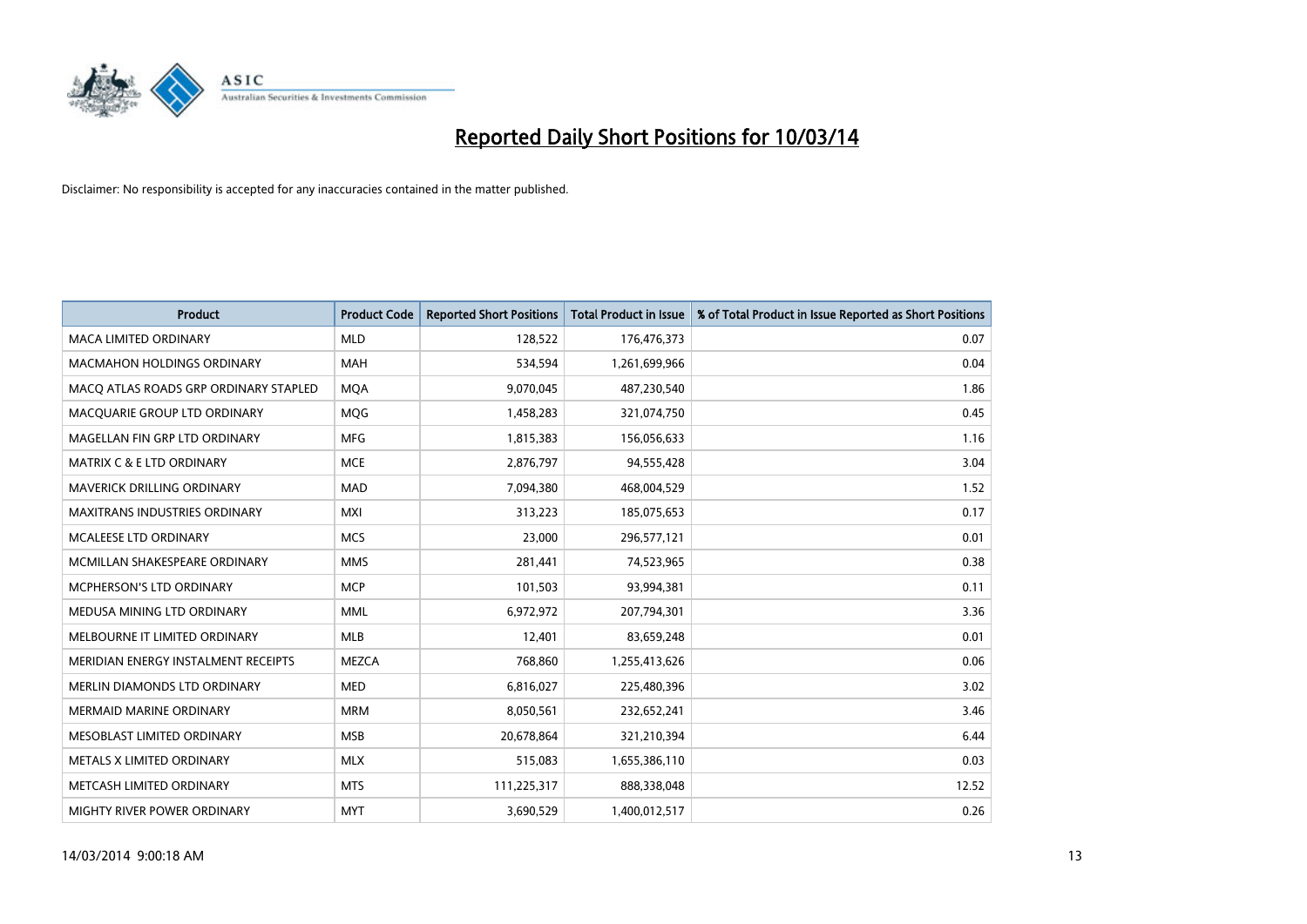

| <b>Product</b>                    | <b>Product Code</b> | <b>Reported Short Positions</b> | <b>Total Product in Issue</b> | % of Total Product in Issue Reported as Short Positions |
|-----------------------------------|---------------------|---------------------------------|-------------------------------|---------------------------------------------------------|
| MINCOR RESOURCES NL ORDINARY      | <b>MCR</b>          | 2,281,535                       | 188,208,274                   | 1.21                                                    |
| MINERAL DEPOSITS ORDINARY         | <b>MDL</b>          | 645,182                         | 103,538,786                   | 0.62                                                    |
| MINERAL RESOURCES, ORDINARY       | <b>MIN</b>          | 4,860,657                       | 186,312,198                   | 2.61                                                    |
| MINT WIRELESS ORDINARY            | <b>MNW</b>          | 1,002,223                       | 403,872,395                   | 0.25                                                    |
| MIRABELA NICKEL LTD ORDINARY      | <b>MBN</b>          | 18,855,648                      | 876,801,147                   | 2.15                                                    |
| MIRVAC GROUP STAPLED SECURITIES   | <b>MGR</b>          | 3,359,342                       | 3,691,853,748                 | 0.09                                                    |
| <b>MOLOPO ENERGY LTD ORDINARY</b> | <b>MPO</b>          | 268,667                         | 247,133,976                   | 0.11                                                    |
| MONADELPHOUS GROUP ORDINARY       | <b>MND</b>          | 13,625,949                      | 92,308,047                    | 14.76                                                   |
| MORTGAGE CHOICE LTD ORDINARY      | <b>MOC</b>          | 16,171                          | 123,780,387                   | 0.01                                                    |
| <b>MOUNT GIBSON IRON ORDINARY</b> | <b>MGX</b>          | 7,335,449                       | 1,090,584,232                 | 0.67                                                    |
| MULTIPLEX SITES SITES             | <b>MXUPA</b>        | 1,652                           | 4,500,000                     | 0.04                                                    |
| MURCHISON METALS LTD ORDINARY     | <b>MMX</b>          | 216,291                         | 450,497,346                   | 0.05                                                    |
| MYER HOLDINGS LTD ORDINARY        | <b>MYR</b>          | 82,322,894                      | 585,684,551                   | 14.06                                                   |
| <b>MYSTATE LIMITED ORDINARY</b>   | <b>MYS</b>          | 2,069                           | 87,234,451                    | 0.00                                                    |
| NANOSONICS LIMITED ORDINARY       | <b>NAN</b>          | 180,577                         | 263,798,826                   | 0.07                                                    |
| NATIONAL AUST, BANK ORDINARY      | <b>NAB</b>          | 6,098,857                       | 2,353,760,289                 | 0.26                                                    |
| NATIONAL STORAGE STAPLED          | <b>NSR</b>          | 41,365                          | 244,897,097                   | 0.02                                                    |
| NAVITAS LIMITED ORDINARY          | <b>NVT</b>          | 3,638,396                       | 375,416,910                   | 0.97                                                    |
| NEARMAP LTD ORDINARY              | <b>NEA</b>          | 4,500                           | 333,846,101                   | 0.00                                                    |
| NEON ENERGY LIMITED ORDINARY      | <b>NEN</b>          | 2,418,434                       | 553,037,848                   | 0.44                                                    |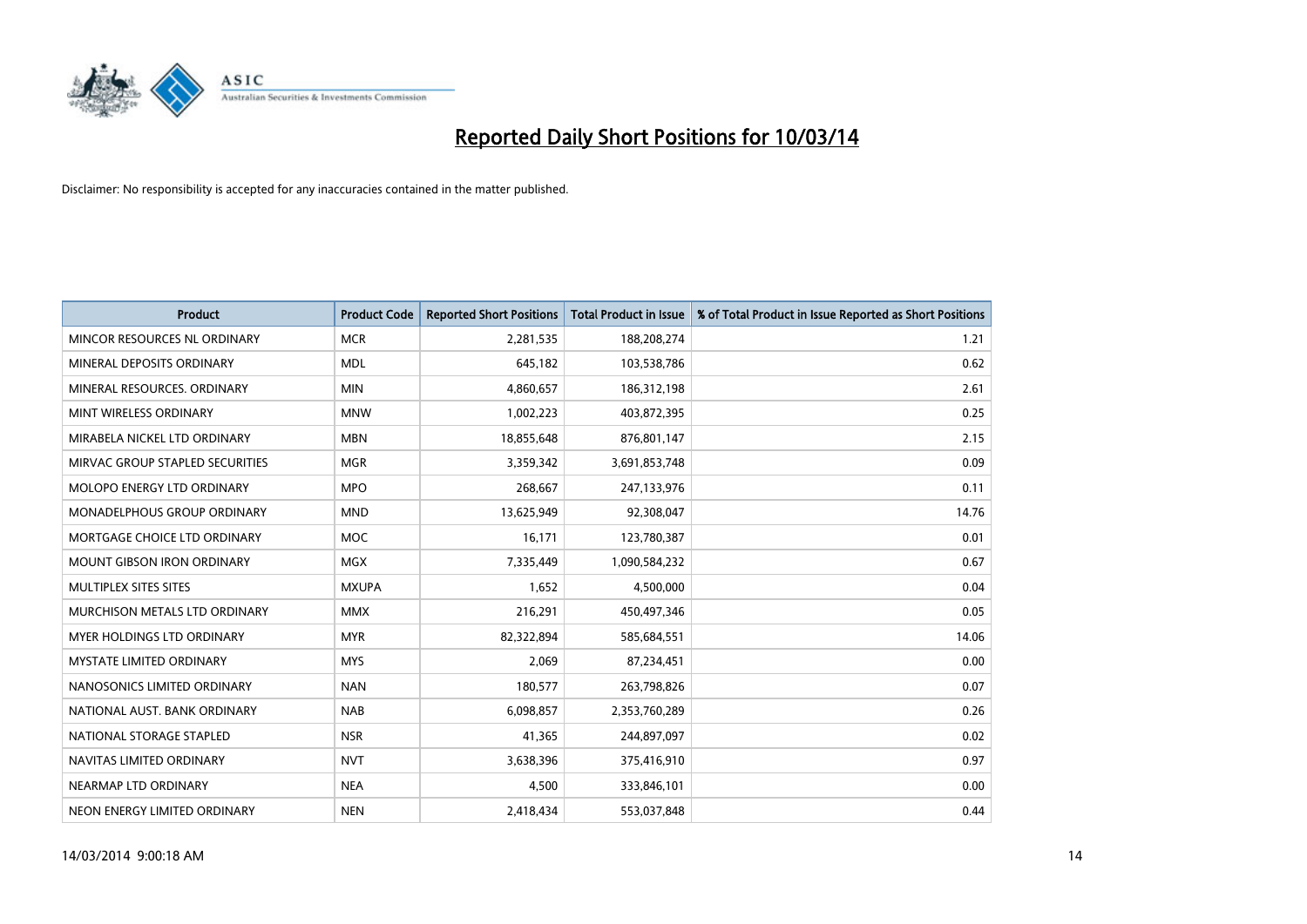

| <b>Product</b>                | <b>Product Code</b> | <b>Reported Short Positions</b> | <b>Total Product in Issue</b> | % of Total Product in Issue Reported as Short Positions |
|-------------------------------|---------------------|---------------------------------|-------------------------------|---------------------------------------------------------|
| NEW GUINEA ENERGY ORDINARY    | <b>NGE</b>          | 38,340,318                      | 846,541,193                   | 4.53                                                    |
| NEW HOPE CORPORATION ORDINARY | <b>NHC</b>          | 313,095                         | 830,933,112                   | 0.04                                                    |
| NEWCREST MINING ORDINARY      | <b>NCM</b>          | 11,026,094                      | 766,510,971                   | 1.44                                                    |
| NEWS CORP A NON-VOTING CDI    | <b>NWSLV</b>        | 583,266                         | 3,888,141                     | 15.00                                                   |
| NEWS CORP B VOTING CDI        | <b>NWS</b>          | 3,224,047                       | 18,687,860                    | 17.25                                                   |
| NEWSAT LIMITED ORDINARY       | <b>NWT</b>          | 4,002,738                       | 611,324,841                   | 0.65                                                    |
| NEXTDC LIMITED ORDINARY       | <b>NXT</b>          | 8,446,662                       | 192,904,486                   | 4.38                                                    |
| NEXUS ENERGY LIMITED ORDINARY | <b>NXS</b>          | 1,462,101                       | 1,330,219,459                 | 0.11                                                    |
| NIB HOLDINGS LIMITED ORDINARY | <b>NHF</b>          | 3,718,725                       | 439,004,182                   | 0.85                                                    |
| NICK SCALI LIMITED ORDINARY   | <b>NCK</b>          | 2,001                           | 81,000,000                    | 0.00                                                    |
| NIDO PETROLEUM ORDINARY       | <b>NDO</b>          | 47,402                          | 2,048,317,635                 | 0.00                                                    |
| NINE ENTERTAINMENT ORDINARY   | <b>NEC</b>          | 9,140,210                       | 940,295,023                   | 0.97                                                    |
| NOBLE MINERAL RES ORDINARY    | <b>NMG</b>          | 2,365,726                       | 666,397,952                   | 0.36                                                    |
| NORTHERN IRON LTD ORDINARY    | <b>NFE</b>          | 19,204                          | 484,405,314                   | 0.00                                                    |
| NORTHERN STAR ORDINARY        | <b>NST</b>          | 815,161                         | 526,308,781                   | 0.15                                                    |
| NOVOGEN LIMITED ORDINARY      | <b>NRT</b>          | 164,193                         | 163,810,997                   | 0.10                                                    |
| NRW HOLDINGS LIMITED ORDINARY | <b>NWH</b>          | 17,628,790                      | 278,888,011                   | 6.32                                                    |
| NUCOAL RESOURCES LTD ORDINARY | <b>NCR</b>          |                                 | 768,612,354                   | 0.00                                                    |
| NUFARM LIMITED ORDINARY       | <b>NUF</b>          | 17,137,770                      | 263,725,895                   | 6.50                                                    |
| OAKTON LIMITED ORDINARY       | <b>OKN</b>          | 414,499                         | 89,990,235                    | 0.46                                                    |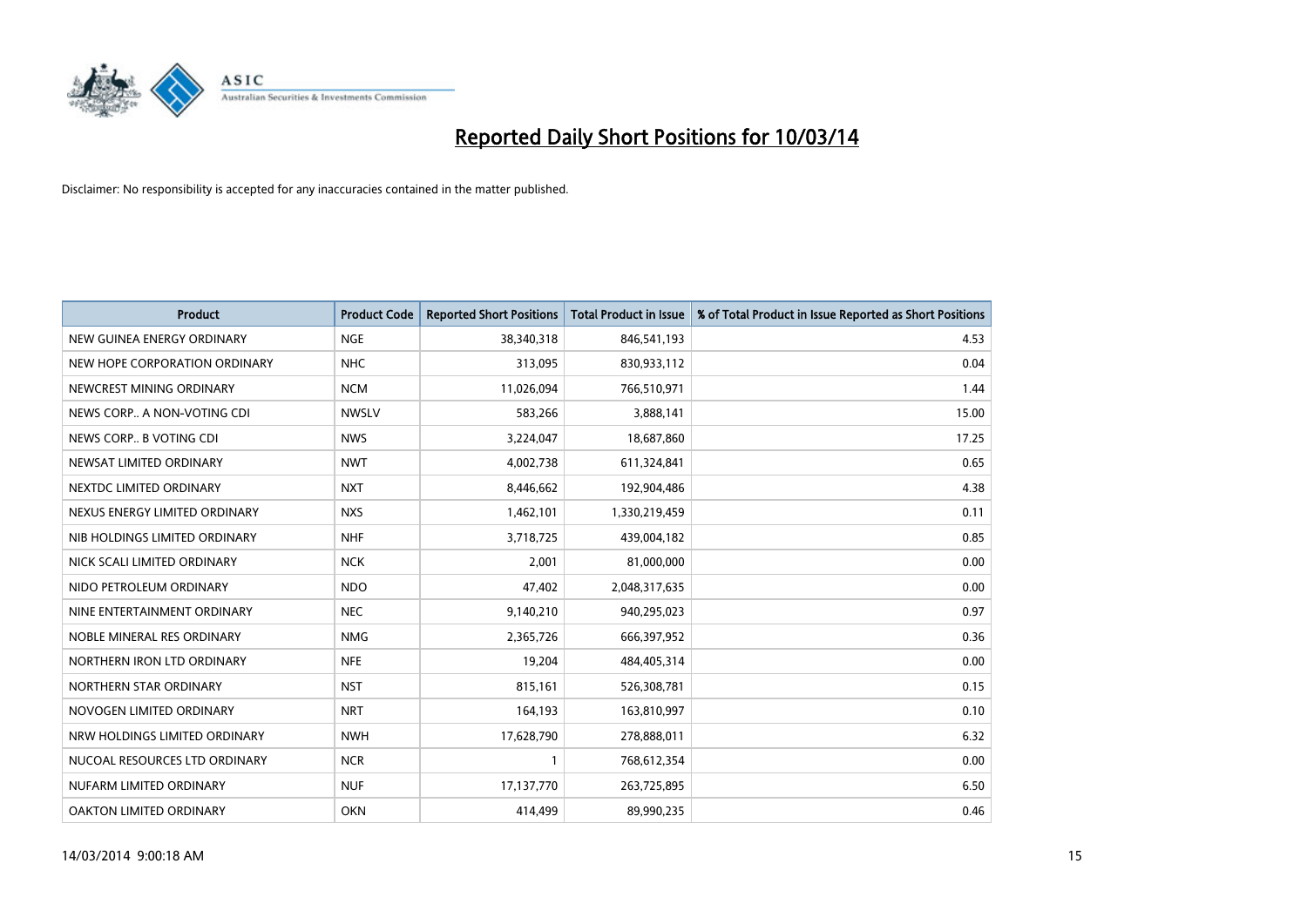

| <b>Product</b>                          | <b>Product Code</b> | <b>Reported Short Positions</b> | <b>Total Product in Issue</b> | % of Total Product in Issue Reported as Short Positions |
|-----------------------------------------|---------------------|---------------------------------|-------------------------------|---------------------------------------------------------|
| OCEANAGOLD CORP. CHESS DEPOSITARY INT   | <b>OGC</b>          | 522,359                         | 300,350,129                   | 0.17                                                    |
| OIL SEARCH LTD ORDINARY                 | OSH                 | 10,641,918                      | 1,343,361,150                 | 0.79                                                    |
| <b>OILEX LTD ORDINARY</b>               | <b>OEX</b>          | 26,423                          | 515,779,699                   | 0.01                                                    |
| OM HOLDINGS LIMITED ORDINARY            | OMH                 | 3,836,651                       | 733,423,337                   | 0.52                                                    |
| ORICA LIMITED ORDINARY                  | ORI                 | 8,871,226                       | 370,924,362                   | 2.39                                                    |
| ORIGIN ENERGY ORDINARY                  | <b>ORG</b>          | 8,466,228                       | 1,101,228,973                 | 0.77                                                    |
| OROCOBRE LIMITED ORDINARY               | <b>ORE</b>          | 1,892,477                       | 132,041,911                   | 1.43                                                    |
| ORORA LIMITED ORDINARY                  | <b>ORA</b>          | 176,608                         | 1,206,684,923                 | 0.01                                                    |
| OROTONGROUP LIMITED ORDINARY            | <b>ORL</b>          | 213,942                         | 40,880,902                    | 0.52                                                    |
| OTTO ENERGY LIMITED ORDINARY            | <b>OEL</b>          | 560,212                         | 1,149,290,071                 | 0.05                                                    |
| OZ MINERALS ORDINARY                    | OZL                 | 10,253,419                      | 303,470,022                   | 3.38                                                    |
| <b>OZFOREX GROUP LTD ORDINARY</b>       | <b>OFX</b>          | 2,277,702                       | 240,000,000                   | 0.95                                                    |
| PACIFIC BRANDS ORDINARY                 | <b>PBG</b>          | 10,107,575                      | 912,915,695                   | 1.11                                                    |
| PACT GROUP HLDGS LTD ORDINARY           | <b>PGH</b>          | 1,965,293                       | 294,097,961                   | 0.67                                                    |
| PALADIN ENERGY LTD ORDINARY             | <b>PDN</b>          | 112,911,118                     | 964,367,284                   | 11.71                                                   |
| PANAUST LIMITED ORDINARY                | <b>PNA</b>          | 8,224,147                       | 634,392,712                   | 1.30                                                    |
| PANORAMIC RESOURCES ORDINARY            | PAN                 | 1,158,859                       | 322,275,824                   | 0.36                                                    |
| PANTERRA GOLD LTD ORDINARY              | PGI                 |                                 | 772,781,012                   | 0.00                                                    |
| PAPERLINX LIMITED ORDINARY              | <b>PPX</b>          | 45,095                          | 643,665,011                   | 0.01                                                    |
| PAPERLINX SPS TRUST STEP UP PERP. PREF. | <b>PXUPA</b>        | 5,220                           | 2,850,000                     | 0.18                                                    |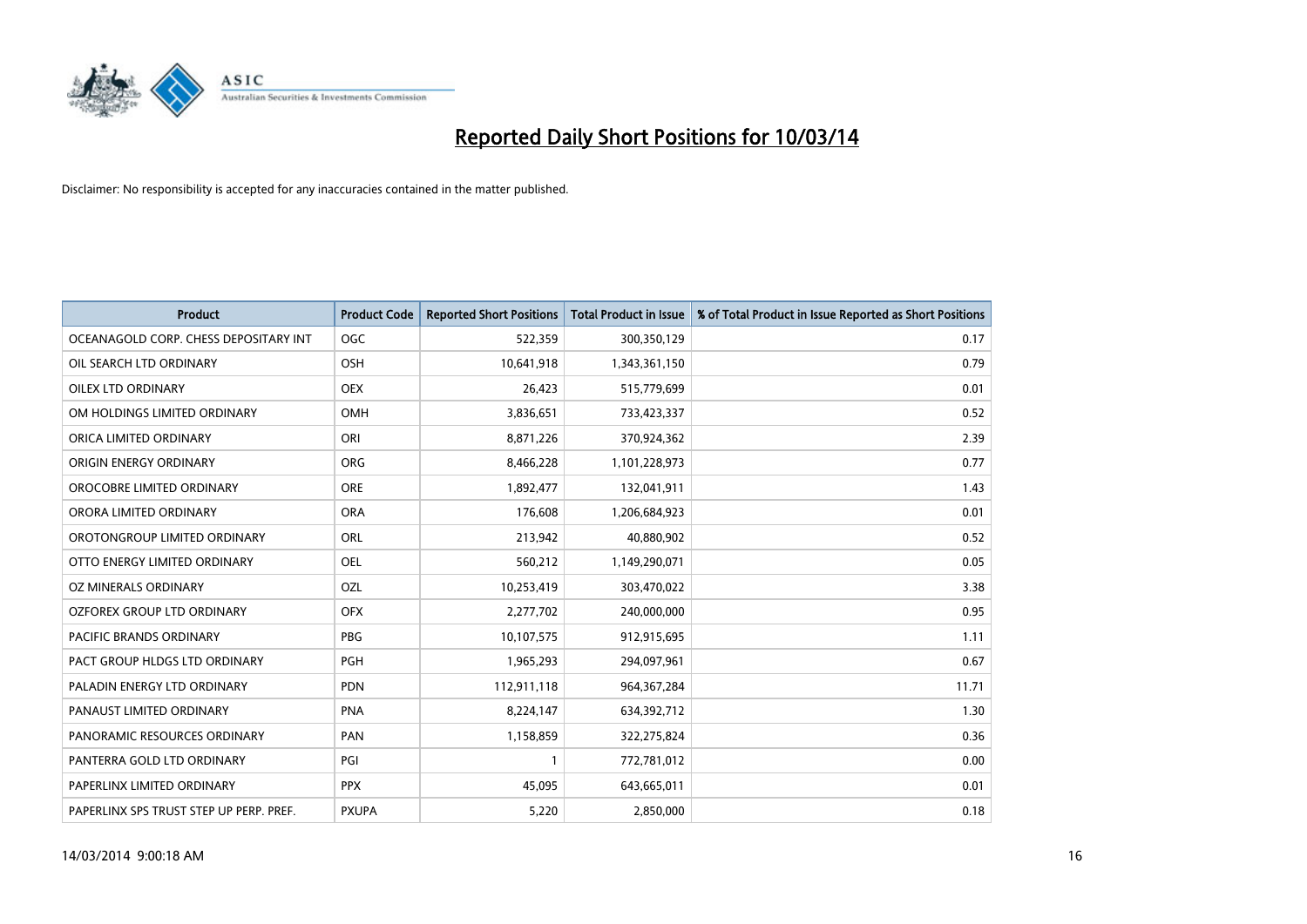

| <b>Product</b>                 | <b>Product Code</b> | <b>Reported Short Positions</b> | <b>Total Product in Issue</b> | % of Total Product in Issue Reported as Short Positions |
|--------------------------------|---------------------|---------------------------------|-------------------------------|---------------------------------------------------------|
| PAPILLON RES LTD ORDINARY      | PIR                 | 11,065,679                      | 340,894,210                   | 3.25                                                    |
| PATTIES FOODS LTD ORDINARY     | PFL                 | 10,001                          | 139,144,338                   | 0.01                                                    |
| PEET LIMITED ORDINARY          | <b>PPC</b>          | 349,887                         | 433,389,348                   | 0.08                                                    |
| PENINSULA ENERGY LTD ORDINARY  | <b>PEN</b>          |                                 | 3,252,530,235                 | 0.00                                                    |
| PERPETUAL LIMITED ORDINARY     | PPT                 | 1,220,175                       | 46,529,270                    | 2.62                                                    |
| PERSEUS MINING LTD ORDINARY    | PRU                 | 8,082,962                       | 526,656,401                   | 1.53                                                    |
| PHARMAXIS LTD ORDINARY         | <b>PXS</b>          | 8.777                           | 309,514,849                   | 0.00                                                    |
| PHOSPHAGENICS LTD. ORDINARY    | <b>POH</b>          | 50,000                          | 1,020,465,957                 | 0.00                                                    |
| PLATINUM ASSET ORDINARY        | <b>PTM</b>          | 478,478                         | 579,659,095                   | 0.08                                                    |
| PLATINUM AUSTRALIA ORDINARY    | <b>PLA</b>          | 836,127                         | 504,968,043                   | 0.17                                                    |
| PMP LIMITED ORDINARY           | <b>PMP</b>          | 1,584,873                       | 323,781,124                   | 0.49                                                    |
| POSEIDON NICK LTD ORDINARY     | POS                 | 496,239                         | 460,907,014                   | 0.11                                                    |
| PRANA BIOTECHNOLOGY ORDINARY   | PBT                 | 3,934,077                       | 423,105,862                   | 0.93                                                    |
| PREMIER INVESTMENTS ORDINARY   | <b>PMV</b>          | 253,982                         | 155,314,874                   | 0.16                                                    |
| PRIMA BIOMED LTD ORDINARY      | PRR                 | 2,888,826                       | 1,228,709,341                 | 0.24                                                    |
| PRIMARY HEALTH CARE ORDINARY   | <b>PRY</b>          | 19,059,753                      | 504,956,647                   | 3.77                                                    |
| PRIME MEDIA GRP LTD ORDINARY   | PRT                 | 886,399                         | 366,330,303                   | 0.24                                                    |
| PROGRAMMED ORDINARY            | <b>PRG</b>          | 1,112                           | 118,235,616                   | 0.00                                                    |
| PURA VIDA ENERGY NL ORDINARY   | <b>PVD</b>          | 36,537                          | 126,641,883                   | 0.03                                                    |
| <b>QANTAS AIRWAYS ORDINARY</b> | <b>OAN</b>          | 64,949,389                      | 2,196,330,250                 | 2.96                                                    |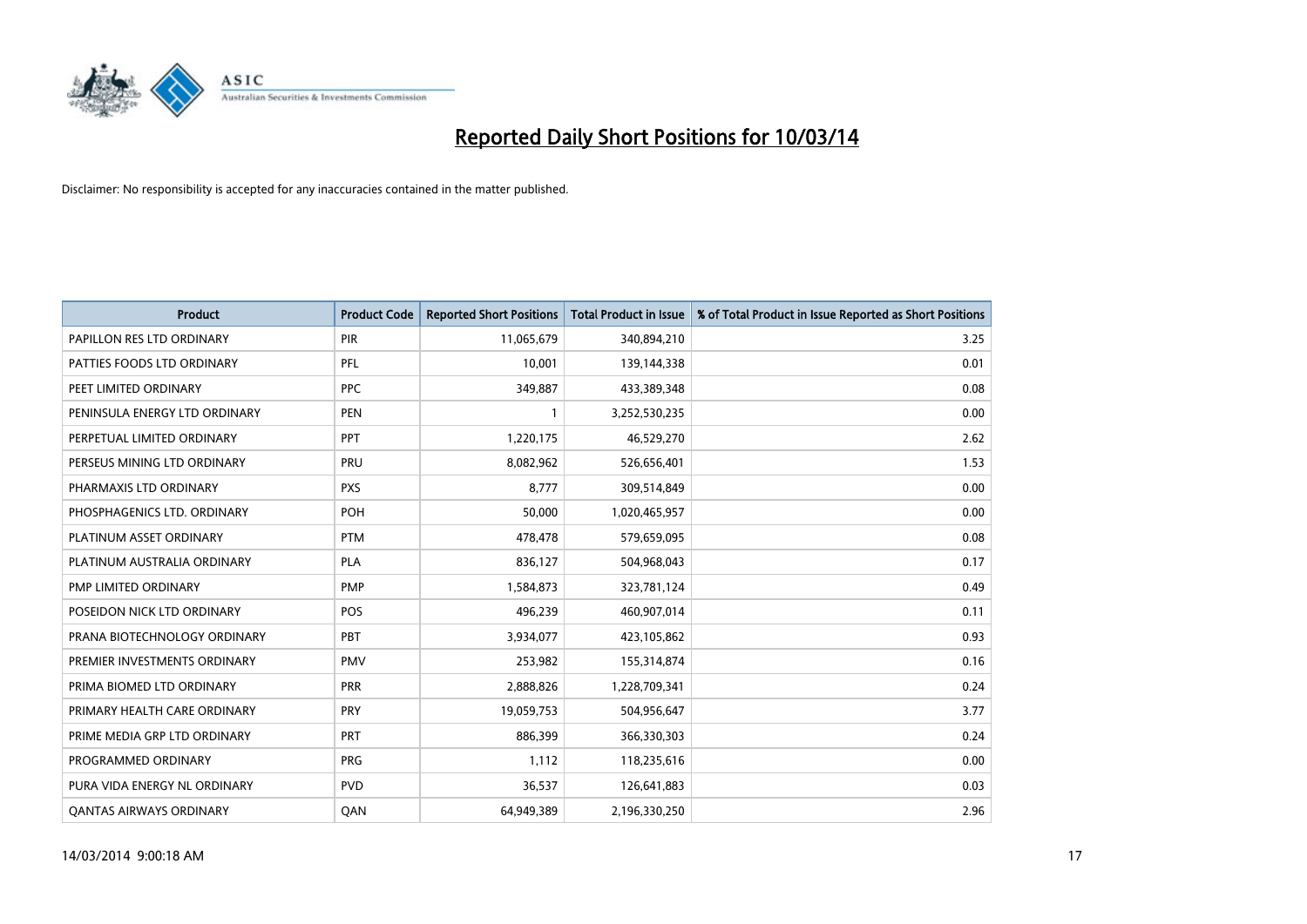

| <b>Product</b>                    | <b>Product Code</b> | <b>Reported Short Positions</b> | <b>Total Product in Issue</b> | % of Total Product in Issue Reported as Short Positions |
|-----------------------------------|---------------------|---------------------------------|-------------------------------|---------------------------------------------------------|
| OBE INSURANCE GROUP ORDINARY      | <b>OBE</b>          | 19,348,787                      | 1,248,704,599                 | 1.55                                                    |
| ORXPHARMA LTD ORDINARY            | <b>QRX</b>          | 66,492                          | 164,115,969                   | 0.04                                                    |
| <b>OUBE HOLDINGS LTD ORDINARY</b> | QUB                 | 29,059,165                      | 931,433,499                   | 3.12                                                    |
| RAMELIUS RESOURCES ORDINARY       | <b>RMS</b>          | 161,083                         | 365,380,380                   | 0.04                                                    |
| RAMSAY HEALTH CARE ORDINARY       | <b>RHC</b>          | 1,337,161                       | 202,081,252                   | 0.66                                                    |
| <b>RCR TOMLINSON ORDINARY</b>     | <b>RCR</b>          | 166,448                         | 136,989,238                   | 0.12                                                    |
| <b>REA GROUP ORDINARY</b>         | <b>REA</b>          | 845,346                         | 131,714,699                   | 0.64                                                    |
| RECALL HOLDINGS LTD ORDINARY      | <b>REC</b>          | 1,065,483                       | 312,836,448                   | 0.34                                                    |
| <b>RECKON LIMITED ORDINARY</b>    | <b>RKN</b>          | 452,289                         | 126,913,066                   | 0.36                                                    |
| <b>RED FORK ENERGY ORDINARY</b>   | <b>RFE</b>          | 2,545,410                       | 501,051,719                   | 0.51                                                    |
| REDBANK ENERGY LTD ORDINARY       | AEI                 | 13                              | 786,287                       | 0.00                                                    |
| REECE AUSTRALIA LTD. ORDINARY     | <b>REH</b>          | 21                              | 99,600,000                    | 0.00                                                    |
| REED RESOURCES LTD ORDINARY       | <b>RDR</b>          | 248,500                         | 523,453,895                   | 0.05                                                    |
| REGIS RESOURCES ORDINARY          | <b>RRL</b>          | 18,030,997                      | 499,744,095                   | 3.61                                                    |
| RESMED INC CDI 10:1               | <b>RMD</b>          | 32,439,384                      | 1,415,926,590                 | 2.29                                                    |
| RESOLUTE MINING ORDINARY          | <b>RSG</b>          | 9,794,115                       | 641,189,223                   | 1.53                                                    |
| RESOURCE EQUIP LTD ORDINARY       | <b>ROL</b>          | 300                             | 251,131,629                   | 0.00                                                    |
| RESOURCE GENERATION ORDINARY      | <b>RES</b>          | 224,301                         | 581,380,338                   | 0.04                                                    |
| RETAIL FOOD GROUP ORDINARY        | <b>RFG</b>          | 6,622,969                       | 144,049,390                   | 4.60                                                    |
| REX MINERALS LIMITED ORDINARY     | <b>RXM</b>          | 1,737,025                       | 188,907,284                   | 0.92                                                    |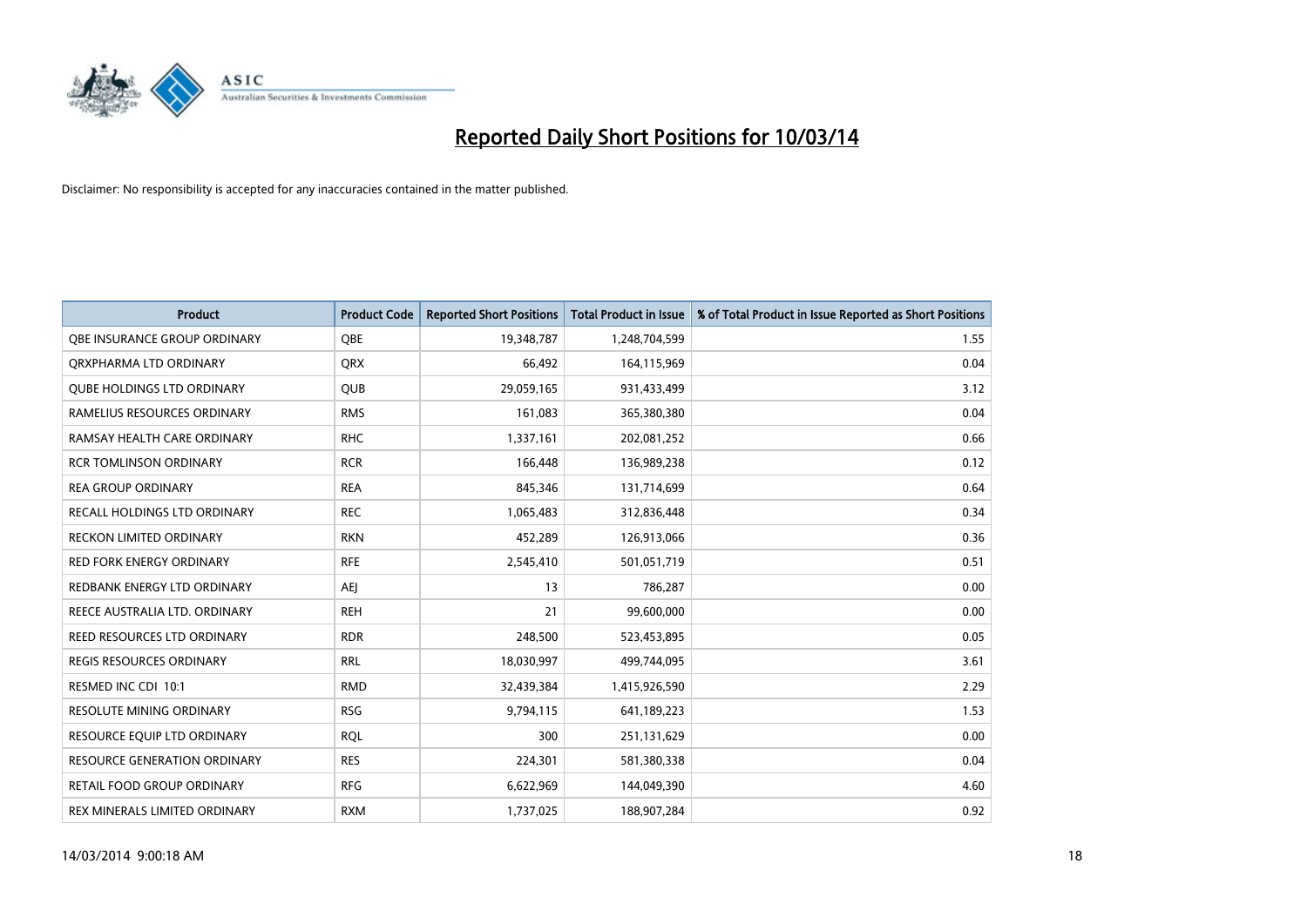

| <b>Product</b>                        | <b>Product Code</b> | <b>Reported Short Positions</b> | <b>Total Product in Issue</b> | % of Total Product in Issue Reported as Short Positions |
|---------------------------------------|---------------------|---------------------------------|-------------------------------|---------------------------------------------------------|
| <b>RIDLEY CORPORATION ORDINARY</b>    | <b>RIC</b>          | 192                             | 307,817,071                   | 0.00                                                    |
| RIO TINTO LIMITED ORDINARY            | <b>RIO</b>          | 4,599,219                       | 435,758,720                   | 1.06                                                    |
| ROC OIL COMPANY ORDINARY              | <b>ROC</b>          | 517,754                         | 686,461,740                   | 0.08                                                    |
| ROYAL WOLF HOLDINGS ORDINARY          | <b>RWH</b>          | 192,532                         | 100,387,052                   | 0.19                                                    |
| <b>RURALCO HOLDINGS ORDINARY</b>      | <b>RHL</b>          | 10,543                          | 71,860,206                    | 0.01                                                    |
| SAI GLOBAL LIMITED ORDINARY           | SAI                 | 10,690,875                      | 210,774,480                   | 5.07                                                    |
| SALMAT LIMITED ORDINARY               | <b>SLM</b>          | 740                             | 159,812,799                   | 0.00                                                    |
| SAMSON OIL & GAS LTD ORDINARY         | <b>SSN</b>          | 8,492,000                       | 2,547,627,193                 | 0.33                                                    |
| SANDFIRE RESOURCES ORDINARY           | <b>SFR</b>          | 1,017,013                       | 155,640,968                   | 0.65                                                    |
| <b>SANTOS LTD ORDINARY</b>            | <b>STO</b>          | 12,250,634                      | 970,280,062                   | 1.26                                                    |
| SARACEN MINERAL ORDINARY              | <b>SAR</b>          | 324,778                         | 751,075,555                   | 0.04                                                    |
| SCA PROPERTY GROUP STAPLED SECURITIES | <b>SCP</b>          | 42,422,714                      | 648,628,320                   | 6.54                                                    |
| SEDGMAN LIMITED ORDINARY              | <b>SDM</b>          | 241,226                         | 223,224,636                   | 0.11                                                    |
| <b>SEEK LIMITED ORDINARY</b>          | <b>SEK</b>          | 3,312,132                       | 340,357,027                   | 0.97                                                    |
| SELECT HARVESTS ORDINARY              | <b>SHV</b>          | 51,250                          | 57,815,720                    | 0.09                                                    |
| SENEX ENERGY LIMITED ORDINARY         | <b>SXY</b>          | 6,227,402                       | 1,145,058,917                 | 0.54                                                    |
| SERVCORP LIMITED ORDINARY             | SRV                 | 19,111                          | 98,432,275                    | 0.02                                                    |
| SERVICE STREAM ORDINARY               | <b>SSM</b>          | 30                              | 284,443,570                   | 0.00                                                    |
| SEVEN GROUP HOLDINGS ORDINARY         | <b>SVW</b>          | 2,072,044                       | 308,160,281                   | 0.67                                                    |
| SEVEN WEST MEDIA LTD ORDINARY         | <b>SWM</b>          | 10,641,339                      | 999,160,872                   | 1.07                                                    |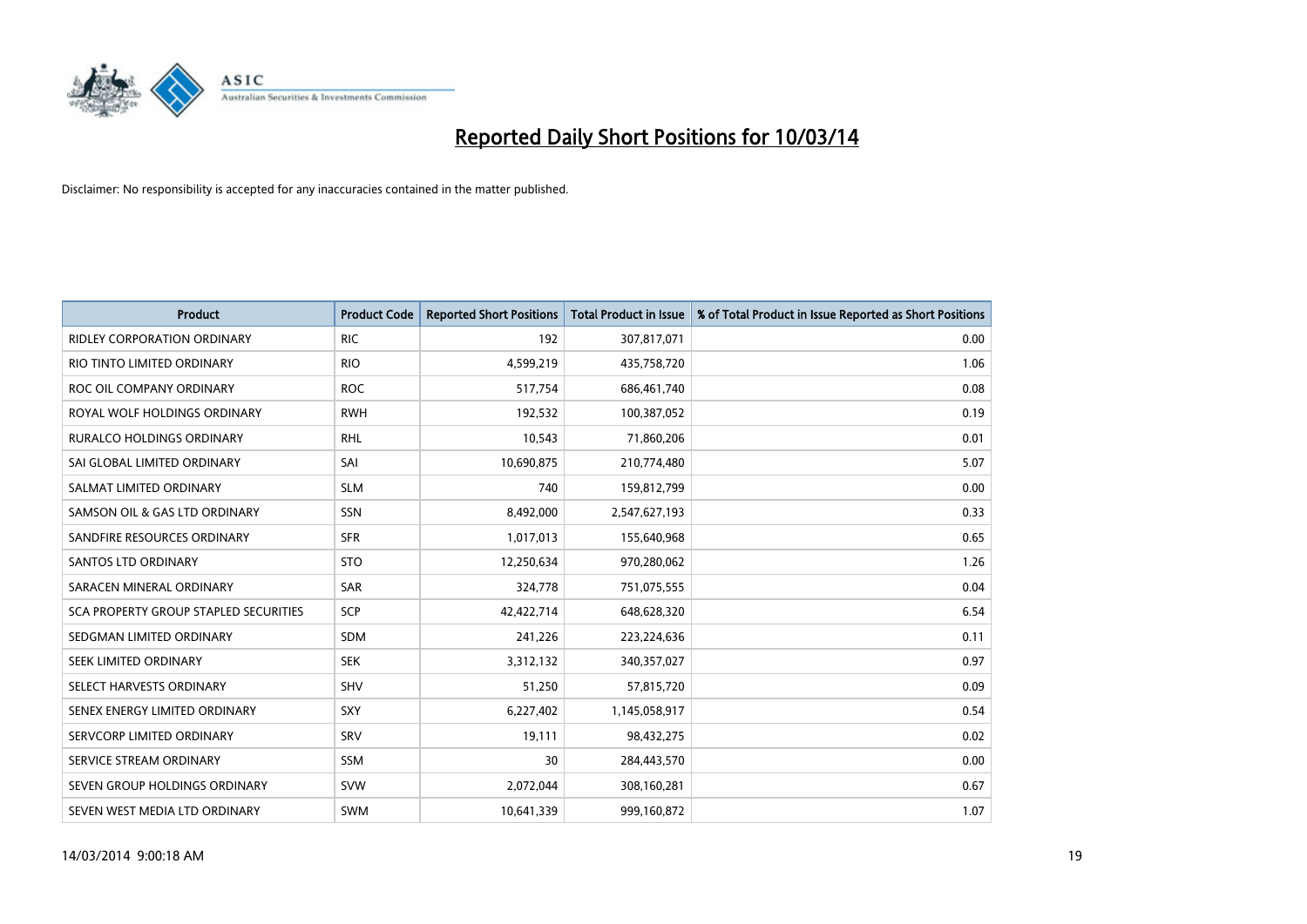

| <b>Product</b>                           | <b>Product Code</b> | <b>Reported Short Positions</b> | <b>Total Product in Issue</b> | % of Total Product in Issue Reported as Short Positions |
|------------------------------------------|---------------------|---------------------------------|-------------------------------|---------------------------------------------------------|
| SIGMA PHARMACEUTICAL ORDINARY            | <b>SIP</b>          | 8,091,271                       | 1,119,954,243                 | 0.72                                                    |
| SILEX SYSTEMS ORDINARY                   | <b>SLX</b>          | 2,920,486                       | 170,367,734                   | 1.71                                                    |
| SILVER CHEF LIMITED ORDINARY             | SIV                 | 216,228                         | 29,333,629                    | 0.74                                                    |
| SILVER LAKE RESOURCE ORDINARY            | <b>SLR</b>          | 18,010,297                      | 503,233,971                   | 3.58                                                    |
| SIMS METAL MGMT LTD ORDINARY             | SGM                 | 13,173,511                      | 204,459,583                   | 6.44                                                    |
| SINGAPORE TELECOMM. CHESS DEPOSITARY INT | SGT                 | 7,537,176                       | 141,656,570                   | 5.32                                                    |
| SINO GAS ENERGY ORDINARY                 | <b>SEH</b>          | 235,976                         | 1,530,457,040                 | 0.02                                                    |
| SIRIUS RESOURCES NL ORDINARY             | <b>SIR</b>          | 9,570,301                       | 261,980,167                   | 3.65                                                    |
| SIRTEX MEDICAL ORDINARY                  | <b>SRX</b>          | 101,141                         | 56,108,439                    | 0.18                                                    |
| SKILLED GROUP LTD ORDINARY               | <b>SKE</b>          | 2,592,155                       | 235,254,496                   | 1.10                                                    |
| <b>SKY NETWORK ORDINARY</b>              | <b>SKT</b>          | 190,568                         | 389,139,785                   | 0.05                                                    |
| SKYCITY ENT GRP LTD ORDINARY             | <b>SKC</b>          | 280,909                         | 580,016,676                   | 0.05                                                    |
| <b>SLATER &amp; GORDON ORDINARY</b>      | <b>SGH</b>          | 6,989,671                       | 203,821,542                   | 3.43                                                    |
| SMS MANAGEMENT, ORDINARY                 | <b>SMX</b>          | 3,491,214                       | 70,099,763                    | 4.98                                                    |
| SONIC HEALTHCARE ORDINARY                | <b>SHL</b>          | 4,964,298                       | 400,786,556                   | 1.24                                                    |
| SOUL PATTINSON (W.H) ORDINARY            | SOL                 | 41,087                          | 239,395,320                   | 0.02                                                    |
| SOUTH BOULDER MINES ORDINARY             | <b>STB</b>          |                                 | 128,477,826                   | 0.00                                                    |
| SP AUSNET STAPLED SECURITIES             | <b>SPN</b>          | 80,410,443                      | 3,386,607,080                 | 2.37                                                    |
| SPARK INFRASTRUCTURE STAPLED NOTE & UNIT | SKI                 | 71,764,518                      | 1,326,734,264                 | 5.41                                                    |
| SPDR 200 FUND ETF UNITS                  | <b>STW</b>          | 105,637                         | 45,826,368                    | 0.23                                                    |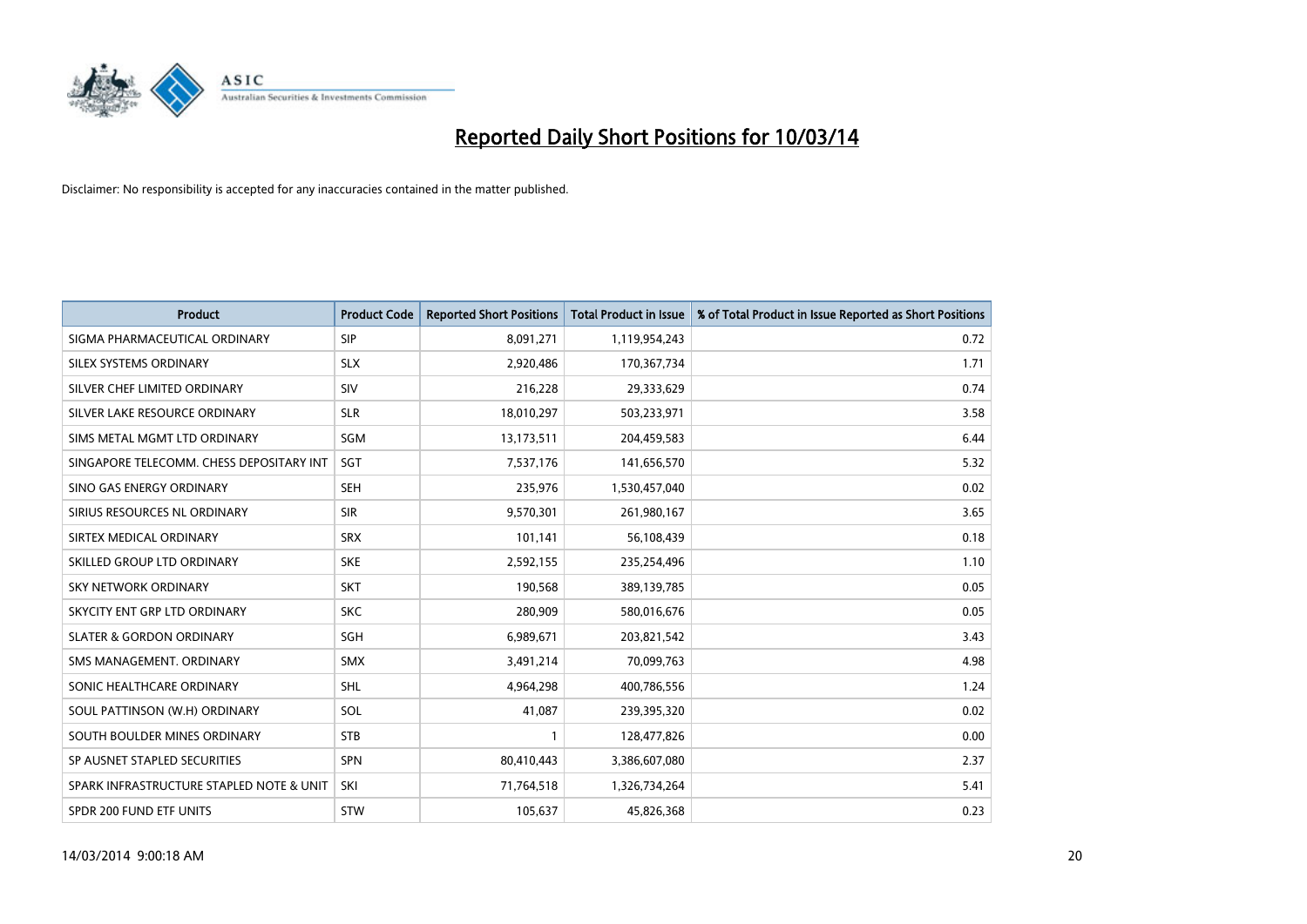

| <b>Product</b>                   | <b>Product Code</b> | <b>Reported Short Positions</b> | <b>Total Product in Issue</b> | % of Total Product in Issue Reported as Short Positions |
|----------------------------------|---------------------|---------------------------------|-------------------------------|---------------------------------------------------------|
| SPDR 200 RESOURCES ETF UNITS     | <b>OZR</b>          | 41.658                          | 1,601,962                     | 2.60                                                    |
| SPDR SMALL ORDS ETF UNITS        | SSO                 | 169,263                         | 801,304                       | 21.12                                                   |
| SPECIALTY FASHION ORDINARY       | <b>SFH</b>          | 49,965                          | 192,236,121                   | 0.03                                                    |
| ST BARBARA LIMITED ORDINARY      | <b>SBM</b>          | 24,447,500                      | 488,074,077                   | 5.01                                                    |
| STARPHARMA HOLDINGS ORDINARY     | <b>SPL</b>          | 12,979,485                      | 284,664,680                   | 4.56                                                    |
| STEADFAST GROUP LTD ORDINARY     | <b>SDF</b>          | 409,209                         | 500,971,408                   | 0.08                                                    |
| STHN CROSS MEDIA ORDINARY        | <b>SXL</b>          | 4,541,413                       | 705,099,800                   | 0.64                                                    |
| STOCKLAND UNITS/ORD STAPLED      | <b>SGP</b>          | 12,404,605                      | 2,326,978,560                 | 0.53                                                    |
| STRAITS RES LTD. ORDINARY        | SRO                 | 28,747                          | 1,217,730,293                 | 0.00                                                    |
| STRATA-X ENERGY LTD CDI 1:1      | <b>SXA</b>          | 9,651,064                       | 88,970,180                    | 10.85                                                   |
| STRIKE ENERGY LTD ORDINARY       | <b>STX</b>          | 5,000                           | 706,519,664                   | 0.00                                                    |
| STW COMMUNICATIONS ORDINARY      | <b>SGN</b>          | 510,318                         | 403,828,512                   | 0.13                                                    |
| <b>SUDA LTD ORDINARY</b>         | <b>SUD</b>          | 13,255,866                      | 924,052,169                   | 1.43                                                    |
| SUNCORP GROUP LTD ORDINARY       | <b>SUN</b>          | 5,126,233                       | 1,286,600,980                 | 0.40                                                    |
| SUNDANCE ENERGY ORDINARY         | <b>SEA</b>          | 3,689,179                       | 526,911,724                   | 0.70                                                    |
| SUNDANCE RESOURCES ORDINARY      | <b>SDL</b>          | 64,477,165                      | 3,079,369,367                 | 2.09                                                    |
| SUNLAND GROUP LTD ORDINARY       | <b>SDG</b>          | 15,022                          | 181,710,087                   | 0.01                                                    |
| SUPER RET REP LTD ORDINARY       | <b>SUL</b>          | 4,215,370                       | 196,731,620                   | 2.14                                                    |
| SYD AIRPORT STAPLED US PROHIBIT. | <b>SYD</b>          | 18,380,647                      | 2,216,216,041                 | 0.83                                                    |
| SYRAH RESOURCES ORDINARY         | <b>SYR</b>          | 3.890.463                       | 162,385,614                   | 2.40                                                    |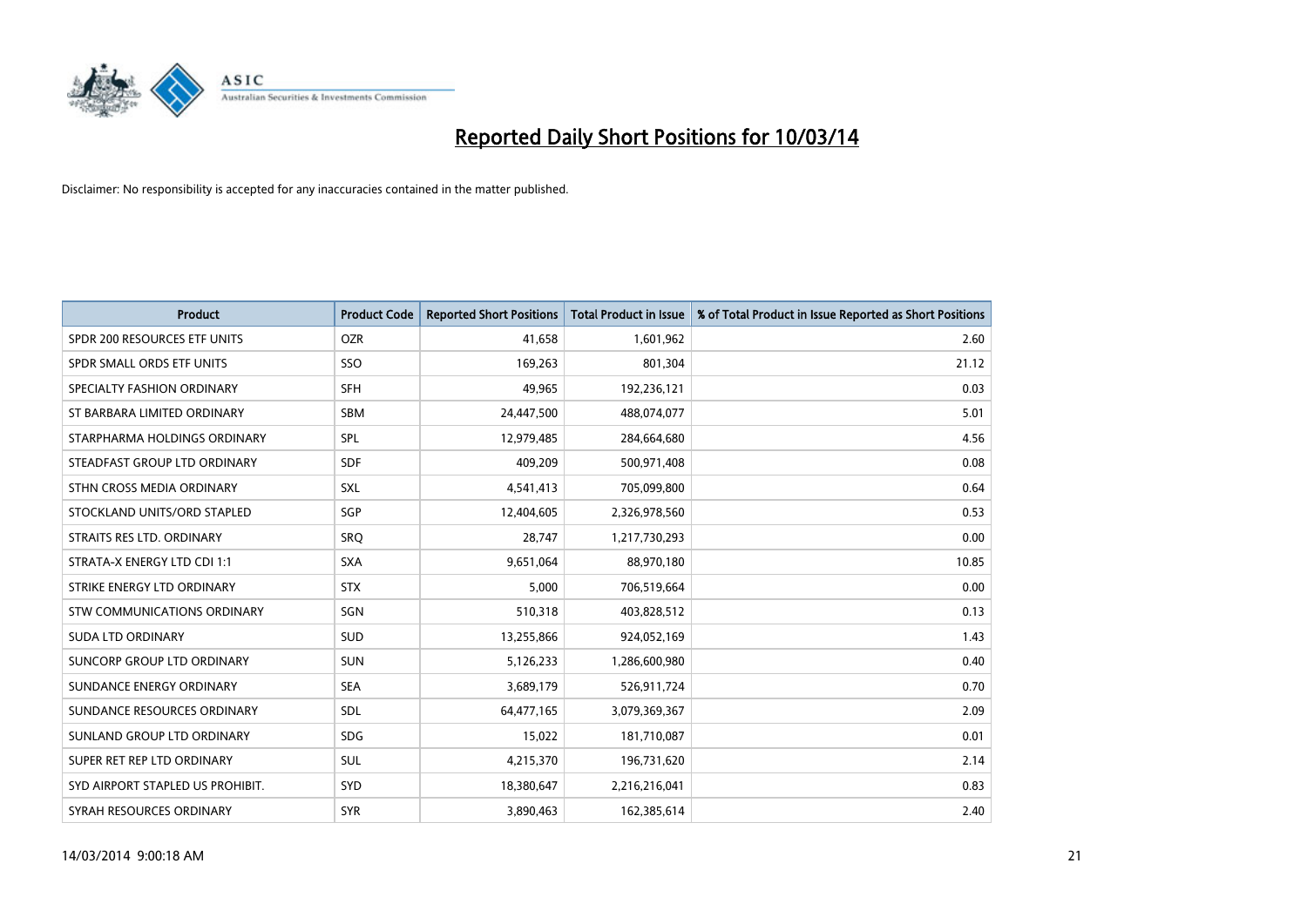

| <b>Product</b>                       | <b>Product Code</b> | <b>Reported Short Positions</b> | <b>Total Product in Issue</b> | % of Total Product in Issue Reported as Short Positions |
|--------------------------------------|---------------------|---------------------------------|-------------------------------|---------------------------------------------------------|
| TABCORP HOLDINGS LTD ORDINARY        | <b>TAH</b>          | 20,743,996                      | 754,274,706                   | 2.75                                                    |
| TAP OIL LIMITED ORDINARY             | <b>TAP</b>          | 675,210                         | 242,237,221                   | 0.28                                                    |
| TASSAL GROUP LIMITED ORDINARY        | <b>TGR</b>          | 37,259                          | 146,507,029                   | 0.03                                                    |
| TATTS GROUP LTD ORDINARY             | <b>TTS</b>          | 11,777,794                      | 1,417,117,821                 | 0.83                                                    |
| <b>TELECOM CORPORATION ORDINARY</b>  | <b>TEL</b>          | 11,535,375                      | 1,824,369,462                 | 0.63                                                    |
| <b>TELSTRA CORPORATION, ORDINARY</b> | <b>TLS</b>          | 10,423,229                      | 12,443,074,357                | 0.08                                                    |
| TEN NETWORK HOLDINGS ORDINARY        | <b>TEN</b>          | 133,440,383                     | 2,630,984,596                 | 5.07                                                    |
| TERANGA GOLD CORP CDI 1:1            | <b>TGZ</b>          | 399,003                         | 107,748,431                   | 0.37                                                    |
| THE REJECT SHOP ORDINARY             | <b>TRS</b>          | 1,499,718                       | 28,826,248                    | 5.20                                                    |
| THORN GROUP LIMITED ORDINARY         | <b>TGA</b>          | 285,528                         | 149,494,813                   | 0.19                                                    |
| TIGER RESOURCES ORDINARY             | <b>TGS</b>          | 200,327                         | 803,311,695                   | 0.02                                                    |
| TOLL HOLDINGS LTD ORDINARY           | <b>TOL</b>          | 32,145,338                      | 717,133,875                   | 4.48                                                    |
| TORO ENERGY LIMITED ORDINARY         | <b>TOE</b>          |                                 | 1,517,991,305                 | 0.00                                                    |
| TOX FREE SOLUTIONS ORDINARY          | <b>TOX</b>          | 2,083,885                       | 133,252,359                   | 1.56                                                    |
| TPG TELECOM LIMITED ORDINARY         | <b>TPM</b>          | 1,362,497                       | 793,808,141                   | 0.17                                                    |
| TRADE ME GROUP ORDINARY              | <b>TME</b>          | 853,639                         | 396,548,005                   | 0.22                                                    |
| TRANSFIELD SERVICES ORDINARY         | <b>TSE</b>          | 39,546,670                      | 512,457,716                   | 7.72                                                    |
| TRANSPACIFIC INDUST. ORDINARY        | <b>TPI</b>          | 20,074,238                      | 1,578,786,704                 | 1.27                                                    |
| TRANSURBAN GROUP TRIPLE STAPLED SEC. | <b>TCL</b>          | 5,021,227                       | 1,491,855,200                 | 0.34                                                    |
| TREASURY GROUP ORDINARY              | <b>TRG</b>          | 15,814                          | 23,070,755                    | 0.07                                                    |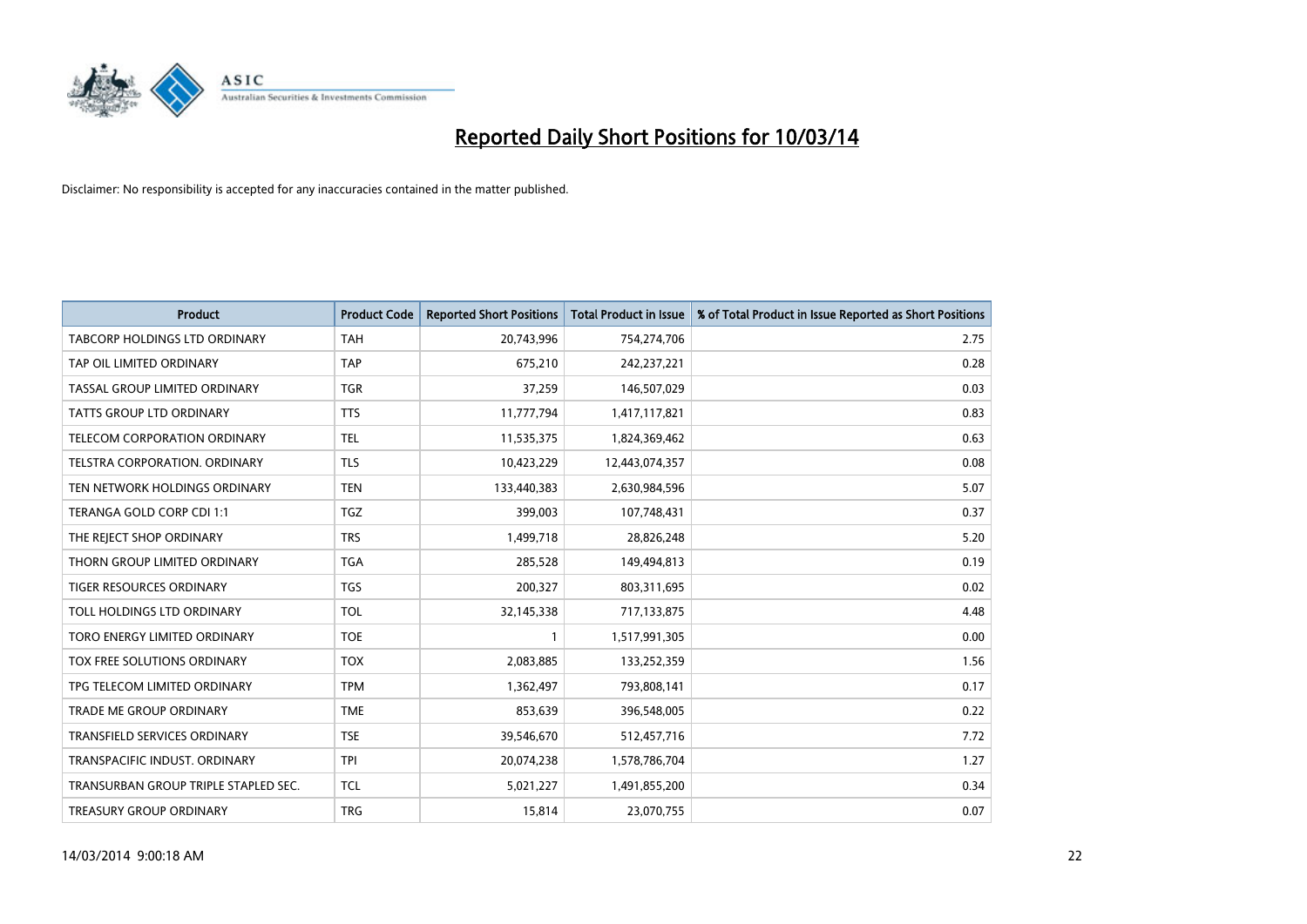

| <b>Product</b>                        | <b>Product Code</b> | <b>Reported Short Positions</b> | <b>Total Product in Issue</b> | % of Total Product in Issue Reported as Short Positions |
|---------------------------------------|---------------------|---------------------------------|-------------------------------|---------------------------------------------------------|
| TREASURY WINE ESTATE ORDINARY         | <b>TWE</b>          | 41,447,110                      | 647,227,144                   | 6.40                                                    |
| TROY RESOURCES LTD ORDINARY           | <b>TRY</b>          | 2,516,671                       | 190,775,997                   | 1.32                                                    |
| TWENTY-FIRST FOX INC A NON-VOTING CDI | <b>FOXLV</b>        | 279,529                         | 23,159,645                    | 1.21                                                    |
| TWENTY-FIRST FOX INC B VOTING CDI     | <b>FOX</b>          | 1,753,398                       | 166,198,478                   | 1.06                                                    |
| UGL LIMITED ORDINARY                  | <b>UGL</b>          | 23,888,438                      | 166,511,240                   | 14.35                                                   |
| UXC LIMITED ORDINARY                  | <b>UXC</b>          | 2,399,960                       | 320,706,487                   | 0.75                                                    |
| <b>VEDA GROUP LTD ORDINARY</b>        | <b>VED</b>          | 14,306,630                      | 842,055,406                   | 1.70                                                    |
| VILLAGE ROADSHOW LTD ORDINARY         | <b>VRL</b>          | 741,928                         | 159,493,510                   | 0.47                                                    |
| VIRGIN AUS HLDG LTD ORDINARY          | VAH                 | 78,485,358                      | 3,514,825,734                 | 2.23                                                    |
| <b>VIRTUS HEALTH LTD ORDINARY</b>     | <b>VRT</b>          | 3,376,376                       | 79,536,601                    | 4.25                                                    |
| <b>VISION EYE INSTITUTE ORDINARY</b>  | <b>VEI</b>          | 142,182                         | 160,759,740                   | 0.09                                                    |
| <b>VOCATION LTD ORDINARY</b>          | <b>VET</b>          | 8,087,935                       | 200,000,000                   | 4.04                                                    |
| <b>WATPAC LIMITED ORDINARY</b>        | <b>WTP</b>          | 4,339                           | 184,332,526                   | 0.00                                                    |
| <b>WEBIET LIMITED ORDINARY</b>        | <b>WEB</b>          | 2,508,163                       | 79,397,959                    | 3.16                                                    |
| <b>WESFARMERS LIMITED ORDINARY</b>    | <b>WES</b>          | 5,885,259                       | 1,143,274,951                 | 0.51                                                    |
| <b>WESTERN AREAS LTD ORDINARY</b>     | <b>WSA</b>          | 21,898,287                      | 226,392,226                   | 9.67                                                    |
| WESTERN DESERT RES. ORDINARY          | <b>WDR</b>          | 4,643,596                       | 500,040,257                   | 0.93                                                    |
| WESTFIELD GROUP ORD/UNIT STAPLED SEC  | <b>WDC</b>          | 4,811,010                       | 2,113,501,814                 | 0.23                                                    |
| WESTFIELD RETAIL TST UNIT STAPLED     | <b>WRT</b>          | 23,107,765                      | 2,979,214,029                 | 0.78                                                    |
| WESTPAC BANKING CORP ORDINARY         | <b>WBC</b>          | 19,091,155                      | 3,109,048,309                 | 0.61                                                    |